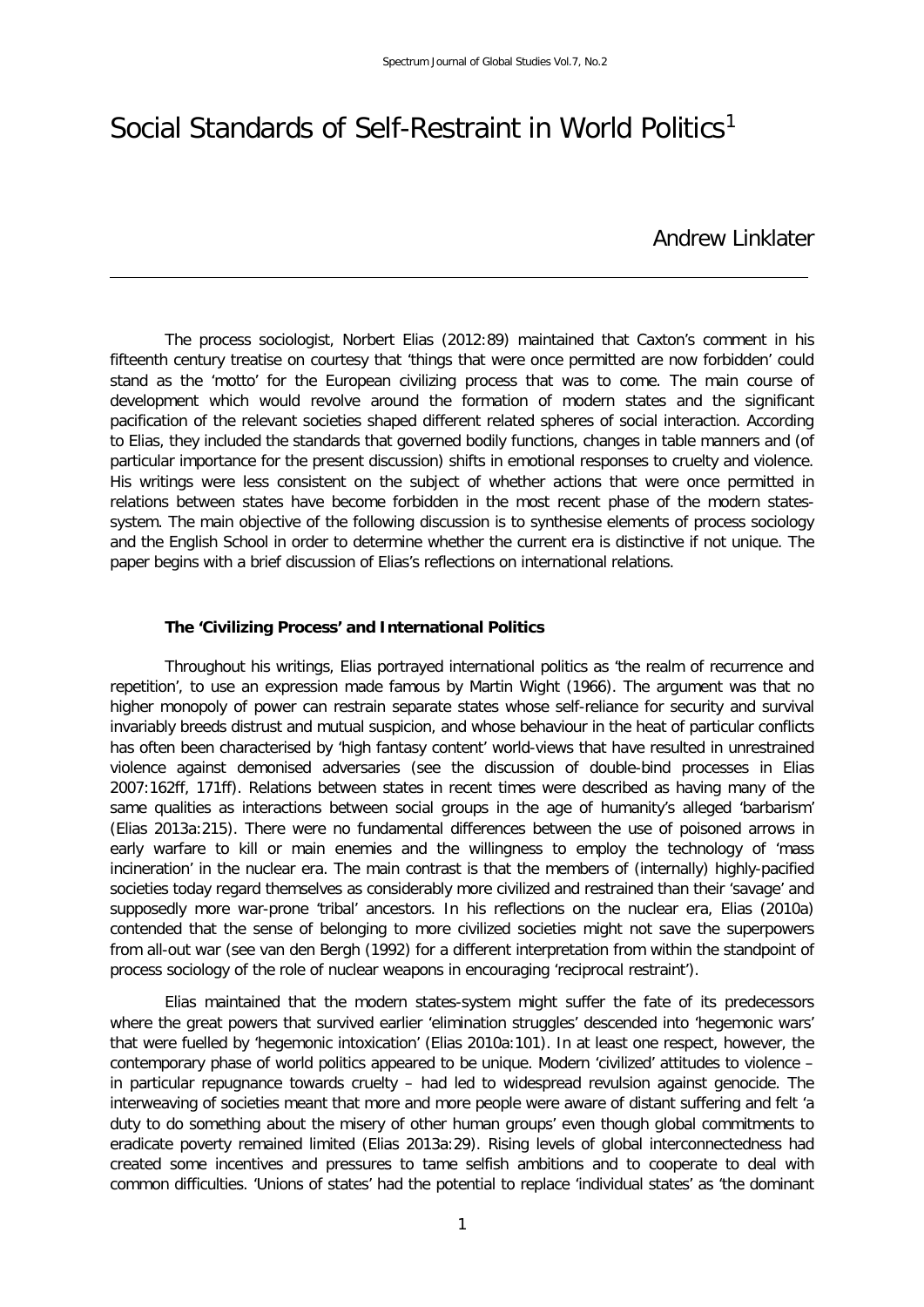#### Andrew Linklater

social unit' although national attachments continued to exercise a 'drag effect' on efforts to build powerful international organisations (Elias 2010b:147, 181, 195–7; Elias 2011:165ff).

Those different comments about world politics suggest that the modern states-system is very finely-balanced between opposing social and political tendencies. Elias (2011:17, 174) did not exclude the possibility that societies will work out how to live together non-violently as a result of intergenerational learning processes over the remaining period in which human life can be sustained on the planet, assuming that humanity does not destroy itself first. But what is true of 'civilized' groups was also valid for what there is in the way of a global civilizing process<sup>2</sup>. In stable, civilized societies where the state's monopoly of physical power is the ultimate constraint on the use of force, the restraints on violence can break down quickly if people become anxious about their security or survival. The risks are especially great in international politics where one of the central preconditions of the modern European civilizing process - the existence of a monopoly of power that can punish transgressions of the dominant social standards of restraint - is absent. Civilizing restraints on violent harm could be expected to remain brittle in the relations between political communities that are subject to the tensions that were described earlier (Elias 2010b:199ff). There had been an unmistakeable general long-term tend towards the social and political integration of the species and reason to believe that what has come to be known as globalisation is still at an early stage of development. But the 'immense process of integration' that the species has undergone was not guaranteed to survive. A 'dominant disintegration process' could emerge that would throw some achievements in taming international politics into reverse (Elias 2010b:148, 202).

Elias's reflections on world politics frame the following preliminary discussion of how far the contemporary international system is different from its predecessors, in part because of the 'civilized' nature of many of its constituent political parts. The first task is to consider how closer connections between process sociology and the English School analysis of international society can contribute to solving the puzzle that has been posed. The society of states which Elias's writings did not consider is critical for understanding agreements as well as disputes about what is permissible and forbidden in world politics. The second part of the following discussion considers three distinctive features of the contemporary society of states. They are the taming of the great powers, the expansion of international society, and the emergence of cosmopolitan standards of self-restraint. A third and final task arises in response to Elias's tendency to focus on the absence of an equivalent to the 'civilizing process' in international relations. It is to lay the foundations for an explanation of a modern global civilizing process (in the technical sense of the term) that is unprecedented in the history of the Western states-systems.

#### **The Civilizing Process and International Society**

Elias maintained that the state's monopolisation of violence and taxation imposed external constraints on conduct that led to domestic pacification, to higher levels of interconnectedness, and to new forms of attunement between members of the same society. He repeatedly emphasised that there has been little evidence of equivalent developmental patterns in the relations between societies. His writings do not contain a conception of 'the anarchical society' – of shared interests in preserving international order that result in standards of restraint in the absence of a higher monopoly of power (Bull 2001). There was no systematic discussion of how the society of states was linked with longterm civilizing processes within and across its constituent parts, or of how the European civilizing process had been expressed in, and also shaped by, the core institutions of international society.

Many of the rituals and protocols of modern diplomacy are a product of the court society that Elias (2006a) regarded as the key to core features of the civilizing process – the absolutist court of Louis XIV. But other institutions of international society such as the contrived balance of power, as well as the belief that the great powers have special responsibilities for maintaining international order, are examples of agreed standards of self-restraint that are evidence of some parallels to intrasocietal civilizing processes. Many of the 'civilizing' dynamics that may emerge whenever people are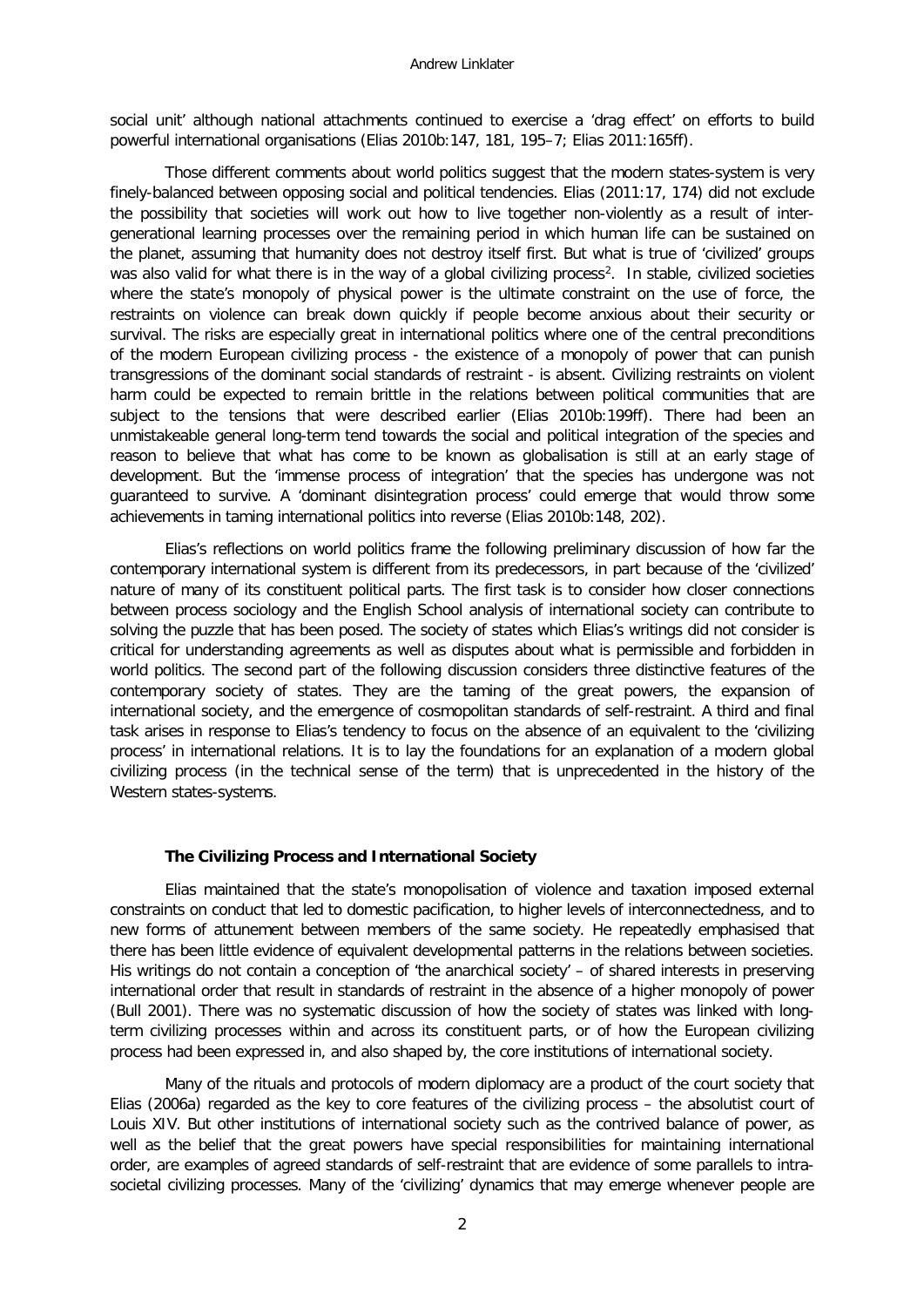forced together in longer webs of social interconnectedness are evident in the rise and development of societies of states. They include, first, a shift in the relative power of the fear of coercion and the restraints that people impose on each other and on themselves because of the inner compulsion of 'conscience' and notions of right conduct; second, the emergence of social standards that demand more intensive forms of self-regulation and make the control of violent and aggressive impulses critical for social esteem; and third, rising levels of mutual dependence that create incentives to develop more detached and realist understandings of other people and also to become more agreeable in dealings with others that can pave the way for a major widening of 'the scope of emotional identification' (Fletcher 1997:82). The analysis of the European civilizing process therefore opens the way to a comprehensive interpretation of several interconnected long-term trends that stretch from the early stages of state-formation in the West and the emergence of distinctive diplomatic institutions through to the globalisation of the Western model of political community and the emergence of the contemporary universal society of states. They should be regarded as the interrelated parts of one overall pattern of development that has affected humanity as a whole. Within that framework it then becomes possible to explore the extent to which 'things that were once permitted are now forbidden' in the relations between states.

#### The Taming of the Great Powers

One of the central themes in the study of the civilizing process – namely that the dominant tendencies evolved 'behind the backs' of people who were pulled in one direction or another by social forces that no-one controlled – has particular relevance for understanding the central power relations in any international system (Elias 2007:77). In the modern period, the great powers came under greater pressure to recognise that they were locked together 'in the production line of the same machinery' with the result that 'sudden and radical change in one sector' could cause generalised disruption that no national government could ignore (Elias 2012:353). Self-interested reactions to lengthening entanglements - driven by fear and suspicion – as well as geopolitical rivalry and military conflict often predominated. But increasingly destructive warfare also led to recognition amongst the great powers that international order could not be left to chance but had to be preserved through mutual restraint, diplomatic consultation and collective action.

Detailed historical works have explained how peace settlements at the end of major wars shaped the long-term trend towards the greater collective management of the international system (Clark 2005:65 and 84; Osiander 1994). The European states realised that they were no longer what Vattel ([1758] 1863: III, iii) described as 'a confused heap' with little reason to concern themselves with 'the fate of others', but had an overriding interest in being attuned to one another in a great 'republic' that was responsible for preserving the balance of power and for avoiding hegemonic conflicts. Following the Napoleonic wars, the major powers supported the principle that they should use their combined authority as the 'great responsibles' to guide the international system through its inevitable political crises. In a sequence of post-war settlements, their successors constructed constitutional frameworks that embedded expectations of 'strategic restraint'; they attempted to reach shared understandings of the forms of national self-control that were essential if international order was to survive and if international society was to function smoothly (Ikenberry (2001); van Benthem van den Bergh (1992:30ff).

What has been called the obsolescence of force in the relations between the great powers is one phase of a longer civilizing process in which larger territorial monopolies of power became more dangerous to each other; they were pushed towards recognising the need to act in concert to bring the struggles for power and security that tied them together under at least partial collective control. Various peace conferences and the proliferation of permanent international institutions are examples of how parallels to intra-societal developments with respect to 'social constraints towards selfconstraint' appeared in the relations between states; they are evidence of the 'spread of foresight and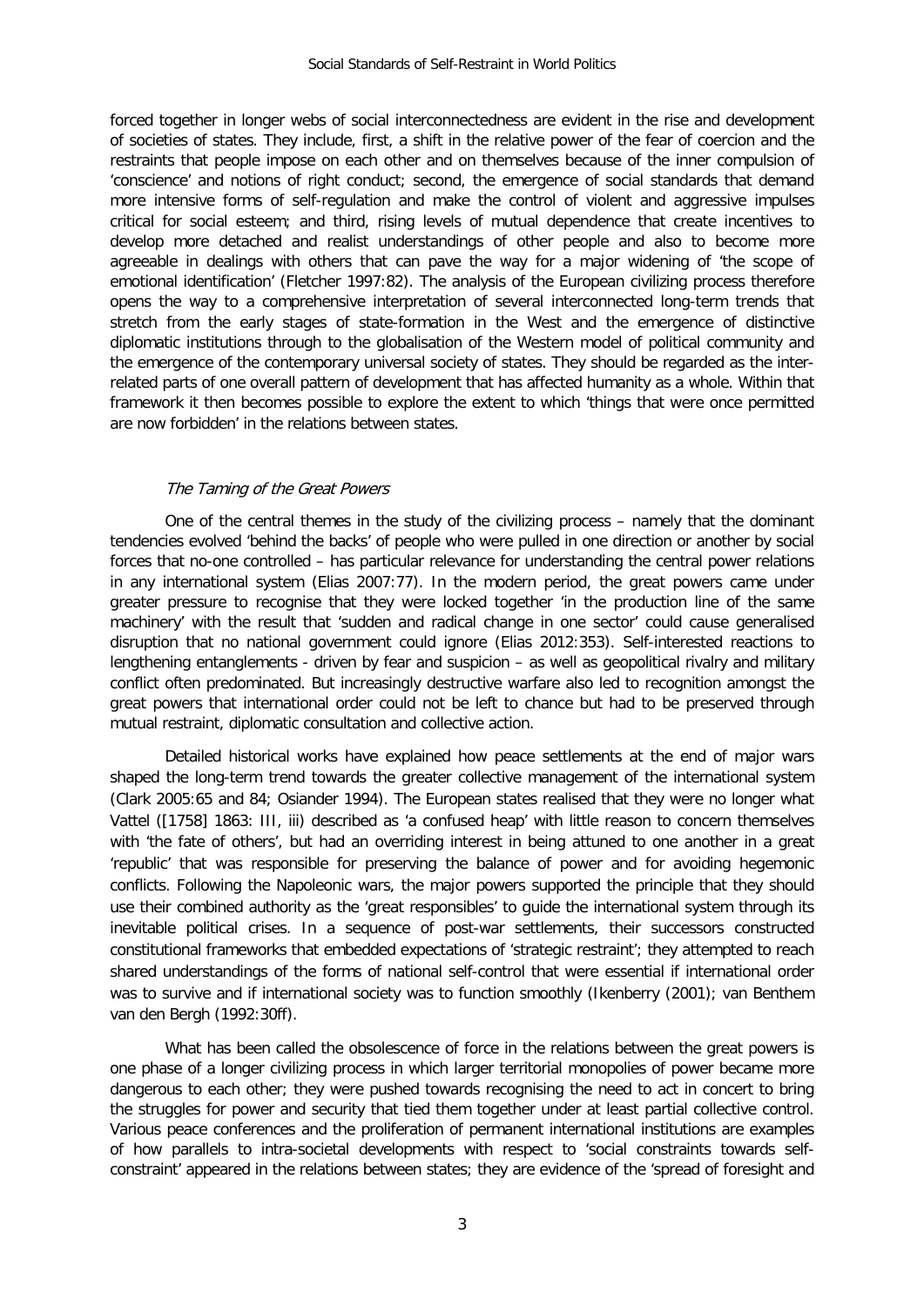restraint' (which Elias 2012:418ff regarded as a central element of the whole European civilizing process) across greater distances. The former have been important for the acquisition of higher levels of mutual attunement and for developing standards of self-restraint that partly reconciled different national conceptions of what is permissible and forbidden in the relations between sovereign peoples. Such conferences and institutions have been the global manifestation of what Elias (2013b:268) regarded as the principal 'direction' of any civilizing process, namely the willingness to resolve 'conflicts and disagreements on the basis of jointly acknowledged rules, instead of by violence'.

The twentieth century is often described as one of the most violent in human history, but the Second World War was a turning-point in the evolution of international society. The subsequent 'long peace' between the great powers represents the renewal of an earlier long-term trend towards a 'civilianisation' or 'civilizing' of the military domain that had been interrupted by short-lived, failed experiments in totalitarian rule that were initiated by regimes that displayed an ambivalent relationship with, if not outright contempt for, European standards of civilization (Kershaw 2005). In the industrial regions of the world, the past few decades have witnessed the re-emergence of the social trend that was celebrated by many Enlightenment thinkers for whom glorifying war and cherishing military values were the hallmarks of the 'obsolete' and 'barbaric' age that commercial society seemed to be destined to eradicate (van Doorn 1984:44-5). Echoing earlier themes in the British liberal tradition including themes that were central to the writings of Sir Norman Angell, some argued in the late 1980s that warfare was about to suffer the same fate as slavery and duelling, and to fall out of favour because of shared convictions about what it means to be a 'civilized' people (Ray 1989; also Mueller (1989:217) for the thesis that war is 'immoral, repulsive and uncivilized' as well as 'ineffective' and 'futile'). Such standpoints rehabilitated perspectives on world politics that seemed to have been swept aside by the triumph of realist or neo-realist pessimism. Early in the twentieth century, Sir Norman Angell (1912:20ff, 272-3) argued that 'the possibility of one part injuring another without injury to itself [had] been diminished'. A general dampening of the 'impulses to injury' was taking place as part of the same 'civilizing' of drives that had already led to the abolition of forms of violence that included the aristocratic duel as well as state torture that had provided 'public amusement' (Angell ibid:209-10). Such ideas were discredited in the inter-war period but, because of the post-Second World War 'long peace' and rapidly rising levels of human interconnectedness, they have proved to be insightful reflections on long-term potentials that distinguish the modern statessystem from its immediate predecessors.

Wight speculated – and Elias broadly agreed with his judgment – that, if the past is any guide, then states-systems appear to be destined to end in violence either as a result of internal elimination contests that lead to empire or because of conquest by an eternal power. The modern society of states may prove to be the great exception. Recent trends suggest that there is a high probability that 'the frequency of war will sharply decline' in future as far as the relations between the major powers are concerned ((see Lebow (2010a:268), also Lebow (2010b), although there is no guarantee that it will disappear entirely (Jervis 2011). The nuclear revolution had a 'civilizing effect' by pushing the superpowers to settle major differences non-violently. The idea that industrial states can resolve major differences by force is now absurd although violence in relations with other societies seems likely to survive (Buzan 2009). With the unique change in the relative power of economic as opposed to geopolitical interconnectedness (Buzan and Little 2000), the traditional warrior codes that valued displays of male courage or exhibitions of military prowess have lost their earlier significance as a source of personal meaning and as a means of securing social esteem. The great majority of people in highly-pacified societies attempt to realise such aspirations through unwarlike commercial, administrative and related pursuits (Lebow 2010a:268). Unprecedented social standards of selfrestraint with respect to the use of force are now in place. The relationship between violence and civilization has been transformed at the level of relations between the great powers.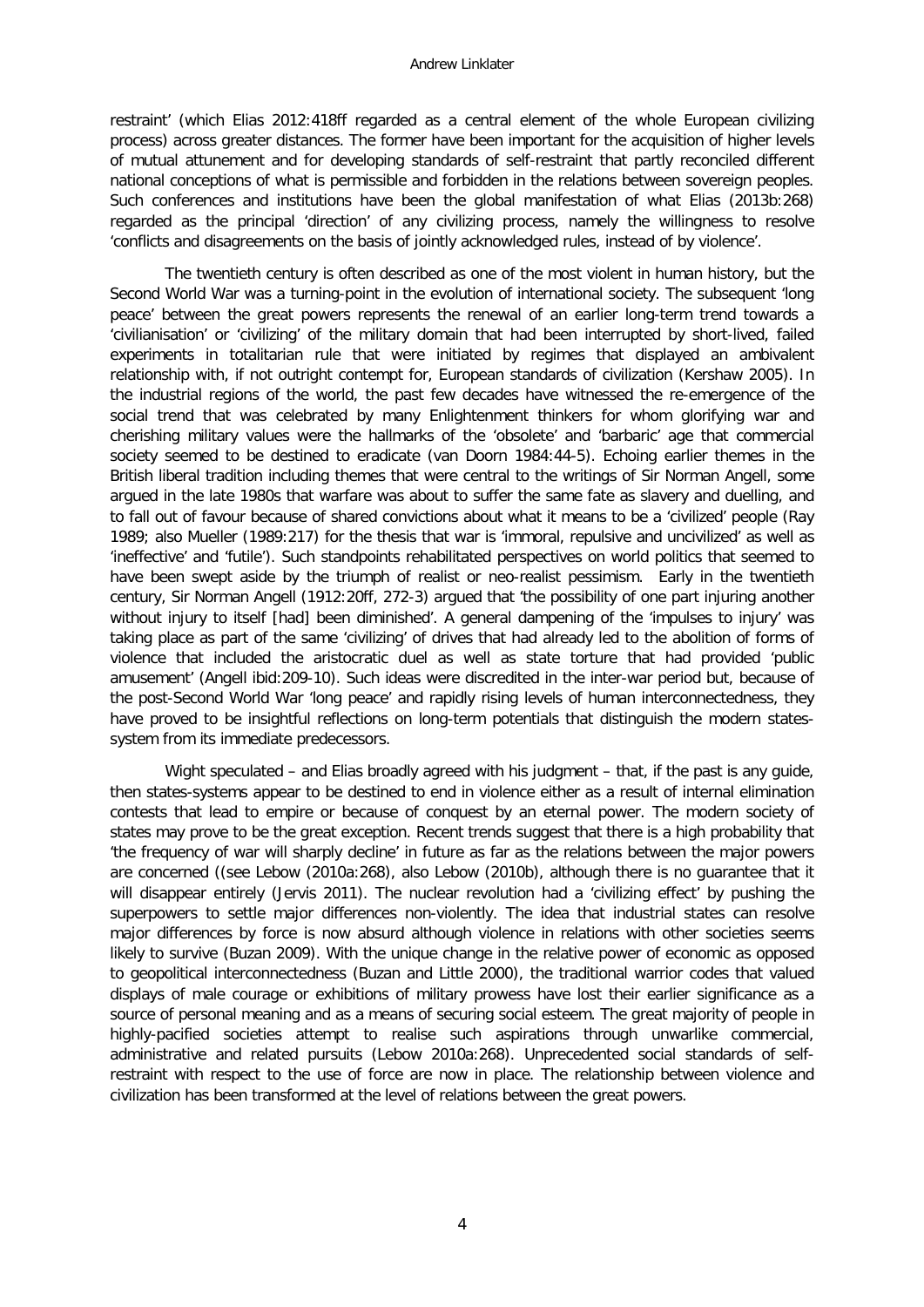#### The Expansion of International Society

The expansion of the international society of states from Europe to the rest of the world is a second fundamental transformation of the most recent phase of world politics. With the successive waves of colonial expansion, non-European peoples were incorporated within political and economic structures that were suffused with pernicious assumptions about the racial and cultural superiority of 'civilized' peoples. The belief that international society was an exclusive 'European club' was defended on the grounds that non-European societies were less 'civilized'. Their gradual acceptance as social equals – a process that is still far from complete – was part of a profound alteration of the course of the European civilizing process.

In terms of its membership, contemporary international society is the first universal society of states in human history, although its core political and economic institutions are far from 'post-European' or 'post-Western'. They remain biased towards Western values and interests that reflect the continuing influence of related standards of civilization. It is important, however, to stress the long history of disputes about European conceptions of civilization. European societies had little compunction in violating 'civilized' standards of self-restraint in relations with 'savages'. The double standard of morality in which one ethical code applied within the state and another in relations with other states existed in a more extreme form in the relations with Europe's outsiders where genocide, economic exploitation and cultural humiliation were widespread (Elias 2008a:113ff). So great were the power disparities between imperial overlords and colonial peoples that the former could often behave as they pleased, ignoring the imperatives of conscience in other spheres. There was little or no incentive to think from the standpoint of others or to make political concessions to people who could offer little in return. The process of civilization licensed the removal of many of the taboos against violence that were observed in relations between Europeans but, especially during the European Enlightenment, it also provided the moral and cultural resources for condemning those who disregarded 'civilized' constraints within their own societies as they proceeded to dominate, exterminate, displace, enslave and in other ways harm subjugated peoples. The crucial contrasting standpoint was that imperial cruelties clashed with the normative ideals that were integral to the collective identities of 'civilized' peoples. Demands for the observance of new standards of restraint in relations with the colonies developed in tandem with struggles to organise societies around the universalistic and egalitarian dimensions of the civilizing process.

The nineteenth-century 'standard of civilization' embodied the peculiar ambiguities of the civilizing process; it is one of the best illustrations of its connection with the structure and expansion of international society. The doctrine reasserted a right to colonise, judge and transform colonised societies while holding out the promise, on the assumption that imperial rule would ensure progress and civilization for 'backward' regions, of eventual membership of the European society of states (Gong 1984; Suzuki 2009). From the early to mid-nineteenth century, the dominant principles of domestic and international legitimacy were shaped by the conviction that the overseas empires should be governed, to a greater extent than ever before, by constraints on violent and non-violent harm that were the hallmarks of a 'civilized' existence (Crawford 2002). Images of permissible and forbidden forms of colonial administration shifted radically with the result that the constituent parts of international society came to believe that it was no longer acceptable to take colonial territories by force or to seize, transport and sell other peoples. A major transformation of attitudes to the relationship between violence and civilization took place in the relations between dominant and subordinate societies.

One of the distinguishing features of the modern states-system is the notable, but incomplete, achievements that have occurred in weakening the contrasts between the 'civilized' and the 'barbaric'. A major difference is evident in changed attitudes towards displays of supposed racial or cultural superiority over others, towards acts of humiliation and stigmatisation, and towards other manifestations of the conviction that others do not deserve the equal respect that has come to be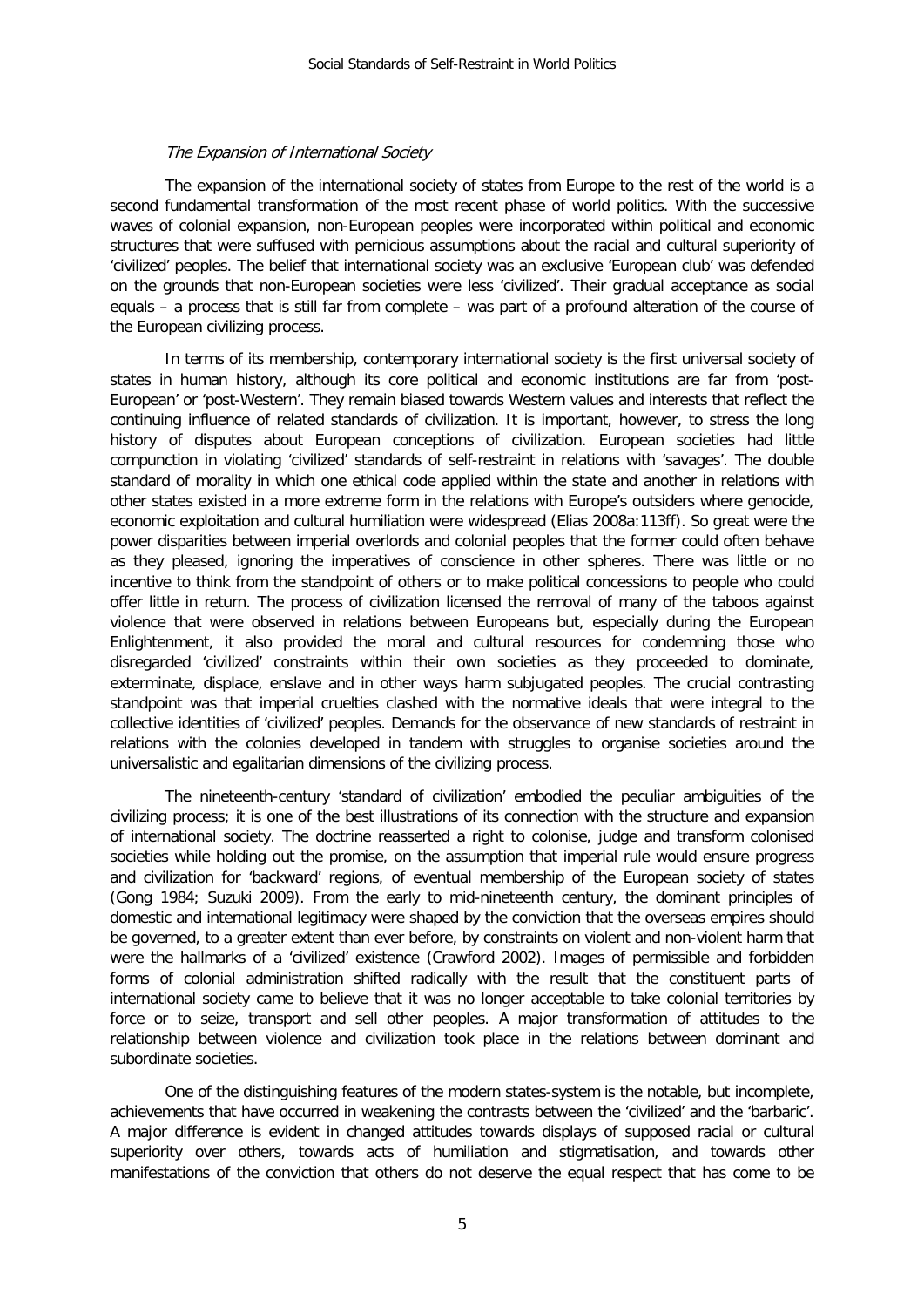regarded as the birthright of all human beings. For 'civilized' peoples, it is clearly no longer morally acceptable to invoke differences of race and civilization to license various traditional forms of violent and non-violent harm against 'natural inferiors'. To that extent at least, there has been an enlargement of the boundaries of moral concern and a partial widening of the scope of emotional identification between peoples. But such advances are uneven and limited. The speed with which dichotomies between the 'civilised' and the 'savage' emerged in the aftermath of 9/11 is a reminder of how quickly colonial imaginaries can be rekindled under conditions of fear and insecurity. The tenacity of such pernicious contrasts must be understood in long-term perspective. They are the cultural relics of earlier phases of the process of civilization that included the divisions between the 'civil' and 'uncivil' in the early stages of European state- formation, in the successive waves of 'medieval' or 'early modern' outward expansion, and in the nineteenth century colonial era where the modern society of states was shaped by powerful derogatory assumptions about 'less advanced' peoples who blocked the path of their 'civilized' superiors (Keal 2003).

Those developments explain how a catastrophic 'loss of meaning' led to 'deep mourning' and collective distress and 'depression' from which colonised peoples have not recovered, and which may still be poorly understood (Elias 2013a:83-4). Contemporary 'anti-Western' political movements that proclaim the superiority of 'traditional' belief-systems are an unsurprising reaction to a European civilizing process that legitimised – and was shaped by – colonial violence and calculated strategies of humiliation (Kull 2011). Their attitudes and behaviour must be considered in conjunction with the changing power balances between European and non-European peoples that found expression in the pressures on colonial subjects to acknowledge their racial and cultural 'inferiority', and to accept their absolute dependence on European societies for access to 'civilization' and progress. Those most recent manifestations of the 'cultural revolt against the West' that has transformed the society of states cannot be dismissed then as 'pathological' world-views that supposedly demonstrate, as stated in the 'new barbarian thesis', an inherent cultural inability to adapt to modern social structures and beliefsystems; they are descended from earlier struggles to win respect for 'traditional' values and customs (see Jacoby 2011; Mishra 2012; Pasha 2012). Crucial political challenges result from the invalidation of earlier predictions about the voluntary acceptance of European 'civilized' standards across all non-European regions. The quest for a global agreement on standards of self-restraint must now start from very different premises and with a deeper awareness of the need for cultural justice in the context of widening differences that include revived politico-religious attachments (Shapcott 2001, Shani 2014).

Various 'emancipation struggles' in the West reduced the social gradient between the former colonial and colonised peoples as well as between rulers and ruled, men and women, and adults and children to some extent (Elias 2013a:28). The former included campaigns to abolish the Atlantic slave trade and chattel slavery, to end apartheid and conceptions of racial and cultural supremacy more generally, and to protect individuals and minorities from violent and non-violent harm whether at the hands of their own government or perpetrated by external enemies in times of war. As integral parts of that process, anti-colonial struggles to gain inclusion in the society of states were shaped by multiple forces including the reality that many 'first generation' national leaders were educated in European metropolitan universities and attracted or exposed to claims that the progressive ideals of freedom and equality were hallmarks of 'civilization'. Crucial was the awareness of an old tension within the European civilizing process between those who believed that 'no holds were barred' in relations with 'savages' and their political opponents who maintained that peoples who committed colonial cruelties forfeited the right to call themselves civilised.

Counter-hegemonic movements that resisted European imperialism revealed how the participants in emancipation struggles can acquire power and secure legitimacy by exposing tensions within the dominant ideologies and by weakening the power base of traditional elites that claim to live by high ethical ideals. Political and ideological struggles between superpowers that were anxious to flourish their anti-colonial credentials in the struggle to win Third World support were also important factors in the expansion of international society. Changing conceptions of what was permissible and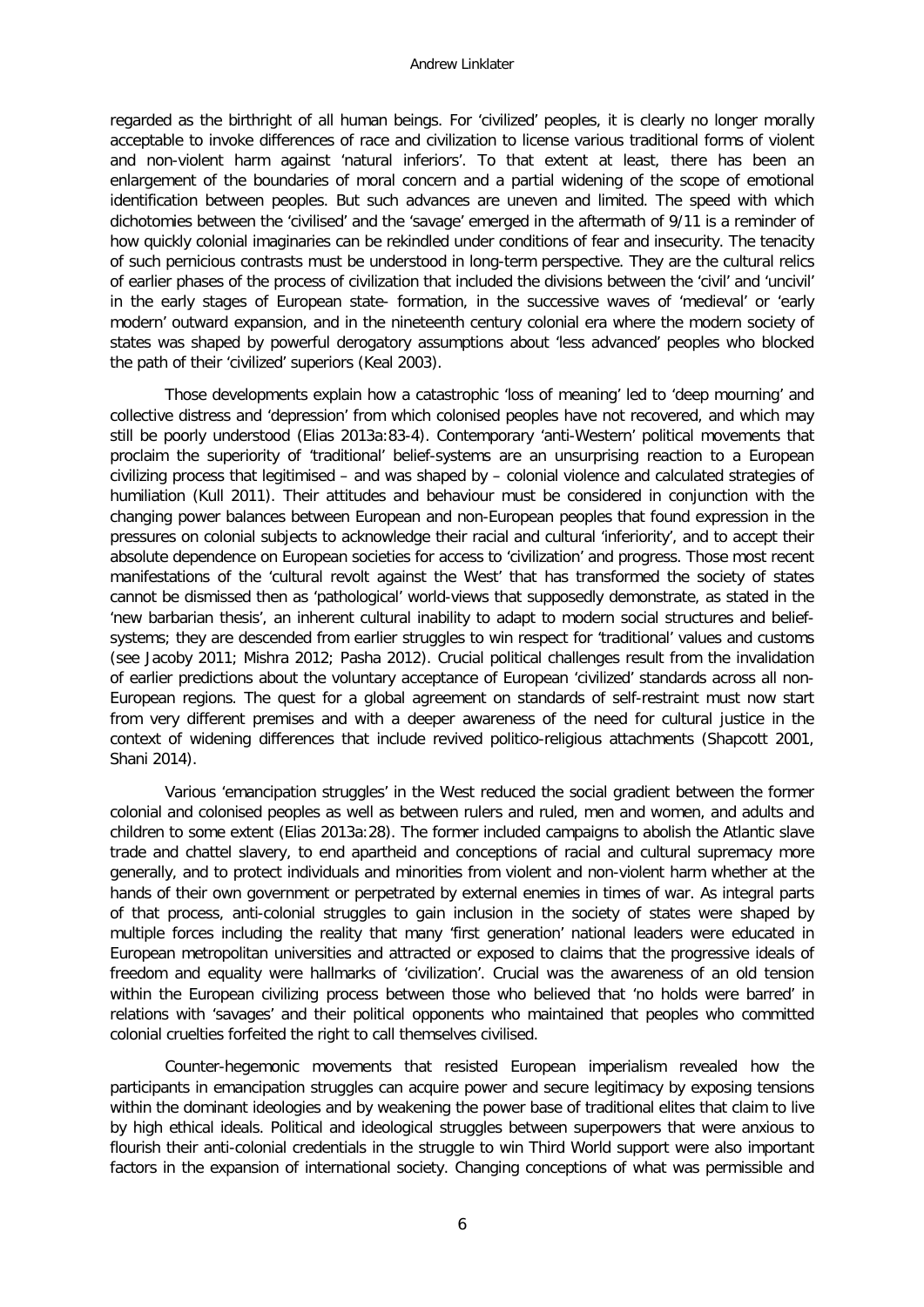forbidden increased the reputational costs of trying to hold onto the overseas empires in an era when the political resolve and material capabilities of European governments had declined (Crawford 2002). Anti-imperial emancipation struggles prevailed because major changes in the power balance between Europe and its colonies - and between the traditional European great powers and the superpowers – coincided with the collapse of the moral defence of the empires that had been central to the European civilizing process.

International society is no longer supported by a widespread belief that the constituent members belong to a single civilization (as opposed to being caught up in a Western-initiated civilizing process). Process sociology contains valuable resources for diagnosing the current condition that can be described as the unfinished transition from the conviction that a single civilization – whether European, Chinese, Japanese and so on - is surrounded by 'inferior' groups to the recognition that multiple cultures and civilizations (or civilizing processes) now face each other as moral equals. Different peoples may be at a very early stage in understanding how they developed through diverse, but always inter-related, civilizing processes that have become ever more intricately interwoven. The dawning awareness of those realities which is the manifestation of shifting power relations is a central feature of the 'most recent phase' of civilizing processes in the West and in other regions that have undergone related developments. The global expansion of international society is similar to other phases of human history in which peoples who had been forced together confronted challenging questions about whether they could agree on standards of restraint that enabled them to co-exist amicably. As in the past, the upshot of social and political inequalities is that incentives to agree to, and comply with, specific standards of restraint are distributed unevenly.

#### Cosmopolitan Standards of Restraint

Because of its association with notions of cultural superiority the idea of civilization has lost its prominent position in the ethical defence of cosmopolitan political projects (Jackson 2000:408). But various legal developments including the rise of the humanitarian laws of war from the middle of the nineteenth century and the war crimes tribunals at the end of the Second World War were explicitly connected with the conscience of 'civilized' peoples. Western societies have been the driving-force behind the globalisation of 'civilized' liberal harm conventions that command widespread but far from universal support. Many contemporary Western political initiatives are testimony to the continuing influence of nineteenth-century liberal-internationalist convictions such as the thesis that the spread of liberalism will promote world peace. Empirical support for the contention that liberal states have a special relationship with each other - because they have broken with the age-old practice of using force to resolve major disputes - has been linked with the conviction that it is possible to transform international society as a whole by globalising human rights, supporting democracy promotion, and universalising the commitment to free trade (see Gat 2006:ch. 16).

Whether or not that conjecture proves to be optimistic, it is clear that Enlightenment suppositions about the moderating effect of commerce, and related anticipations of the positive evaluation of 'ordinary life', are closer to being realised in the liberal sphere of peace than in other parts of international society. Liberal optimism about the possibility of transforming world politics so that all peoples can live non-violently rests on the assumption that, despite their cultural and other differences, most people hope to prolong life for as long as possible without the burden of unnecessary or relievable pain and suffering. The universal human rights culture and international criminal law represent a victory for the liberal belief that, despite cultural and other differences, most people wish to be free from unjustifiable harm and eradicable suffering. There are always two sides to such social processes. Societies that find gratuitous violence disturbing and distasteful, and that no longer regard warfare as central to their collective identity or to masculine self-esteem, may find it difficult to understand peoples that 'lag behind' because of 'irrational' attachments to violent struggle. An apparent inability to resolve differences peacefully may be regarded as evidence of atavism and irrationalism. It is a short step to exasperation with groups that seemingly cannot be assisted and who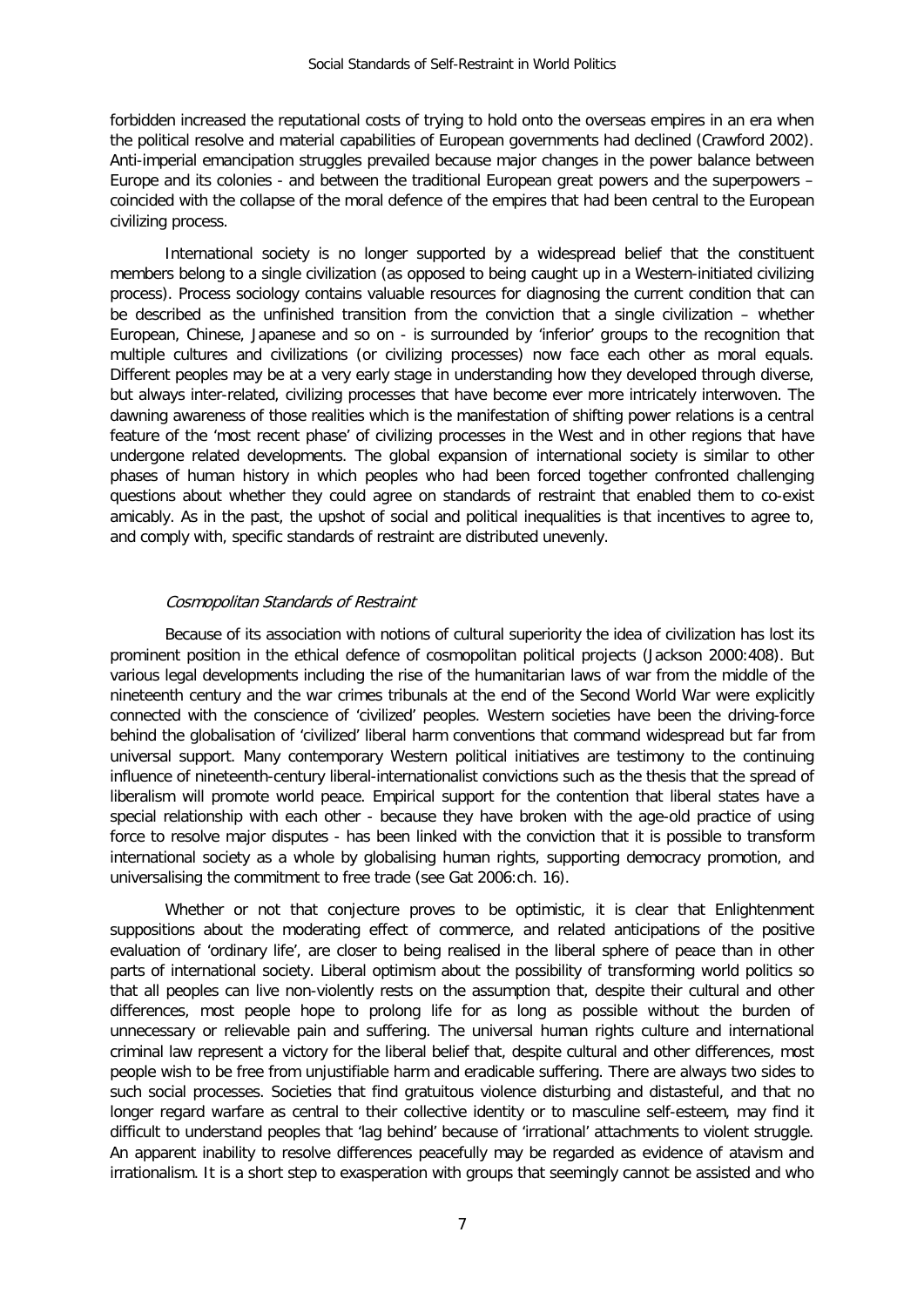are – for many 'civilized' peoples - not worth trying to help (Linklater 2014). The 'new barbarism thesis' refers precisely to supposedly atavistic cultural traits that are presumed to explain why 'premodern' peoples are prone to commit acts of violence that have been eliminated from – and are often represented as an inexplicable assault on, and danger to - 'civilized' societies (Jacoby 2011).

Analyses of liberal pacification have not been connected with the examination of the civilizing process but that phenomenon is a perfect illustration of how 'civilized' attitudes to violent harm (that influenced campaigns to abolish public execution and the death penalty as well as judicial torture and associated cruel punishments) have reshaped international society. It is important to add that the analysis of the European civilizing process reveals that liberal attitudes to violent harm must be seen in conjunction with the compulsions of interdependence and with changes in the ways in which people came to be bound together. State formation, the shifting balance of power between external and inner constraints, and changing levels of repugnance towards cruelty and violence, evolved as part of the same process of civilization. Normative shifts did not precede those other transformations, and they were not the principal driving force behind them, but nor were they mere garlands thrown over, and designed to conceal, the self-interested behaviour of the dominant social strata. Moral concerns about how 'civilized' societies should conduct their foreign policy are an offshoot of the processes that forced peoples together and confronted them with the challenge of learning how to co-exist peacefully. As argued earlier, the normative shifts that are part of a modern international ethic have taken place in large measure of the urgent need to control revolutions in destructive capabilities; they have had more to do with controlling such dangers than with promoting emotional identification between peoples as an absolute end in itself, although that is an intrinsically-valuable ideal for many people and a major influence on their behaviour. The major power's involvement in embedding a principle of humaneness in international society has occurred however not because modern peoples are 'better' than their ancestors but because they have different sensibilities that reflect amongst other things the dangers they imposed on one another in the age of total warfare.

The liberal peace and efforts to promote liberal-democratic values are evidence of how the ethical sensibilities that distinguish highly-pacified societies from male warrior cultures have globalised a unique civilizing process and led to an international society that is radically different from earlier states-systems in the West. Collective efforts to spread liberal principles demonstrate the part that the 'harm principle' has played in promoting the complex interweaving of domestic and international principles of legitimacy (Linklater 2011:ch. 2). As noted earlier, various international legal conventions are testimony to its influence. They include the humanitarian laws of warfare that were established to reduce 'superfluous injury' and 'unnecessary suffering', the universal human rights culture, the recent notion of the 'responsibility to protect' and, finally international criminal law that is anchored in the liberal tenet that individuals – whether military leaders and personnel under their command – will be held personally responsible for violating the laws of war.<sup>[3](#page-15-2)</sup>

The innovations that have just been described express collective sensibilities that are closely associated with the liberal 'harm principle' and specifically with the moral conviction that 'cruelty is the worst thing we do'. There is no better example of the limitations of the thesis that little of substance has changed in the relations between states over the centuries, and no better illustration of how the idea of civilization has been consciously deployed to transform the dominant understandings about forms of violence that are permissible or forbidden. The point has been made that agreements on the relevant standards is often precarious. Realism provides the important reminder that 'military necessity' can lead to the collapse of global harm conventions that are designed to minimise suffering in war. The aerial bombardment of German and Japanese cities during the Second World War demonstrated how quickly 'civilized' societies could relax the social taboos against mass slaughter when they calculated that such behaviour was necessary for victory, or for survival in the case of British policy. 'Civilized' societies have weakened similar restraints on force in several conflicts in non-Western regions in the more recent period. Even so, it is important to move beyond 'process-reducing' perspectives such as neo-realism to identify and explain the changing standards of self-restraint that are embedded in the evolving practices of international society. One consequence is that the state's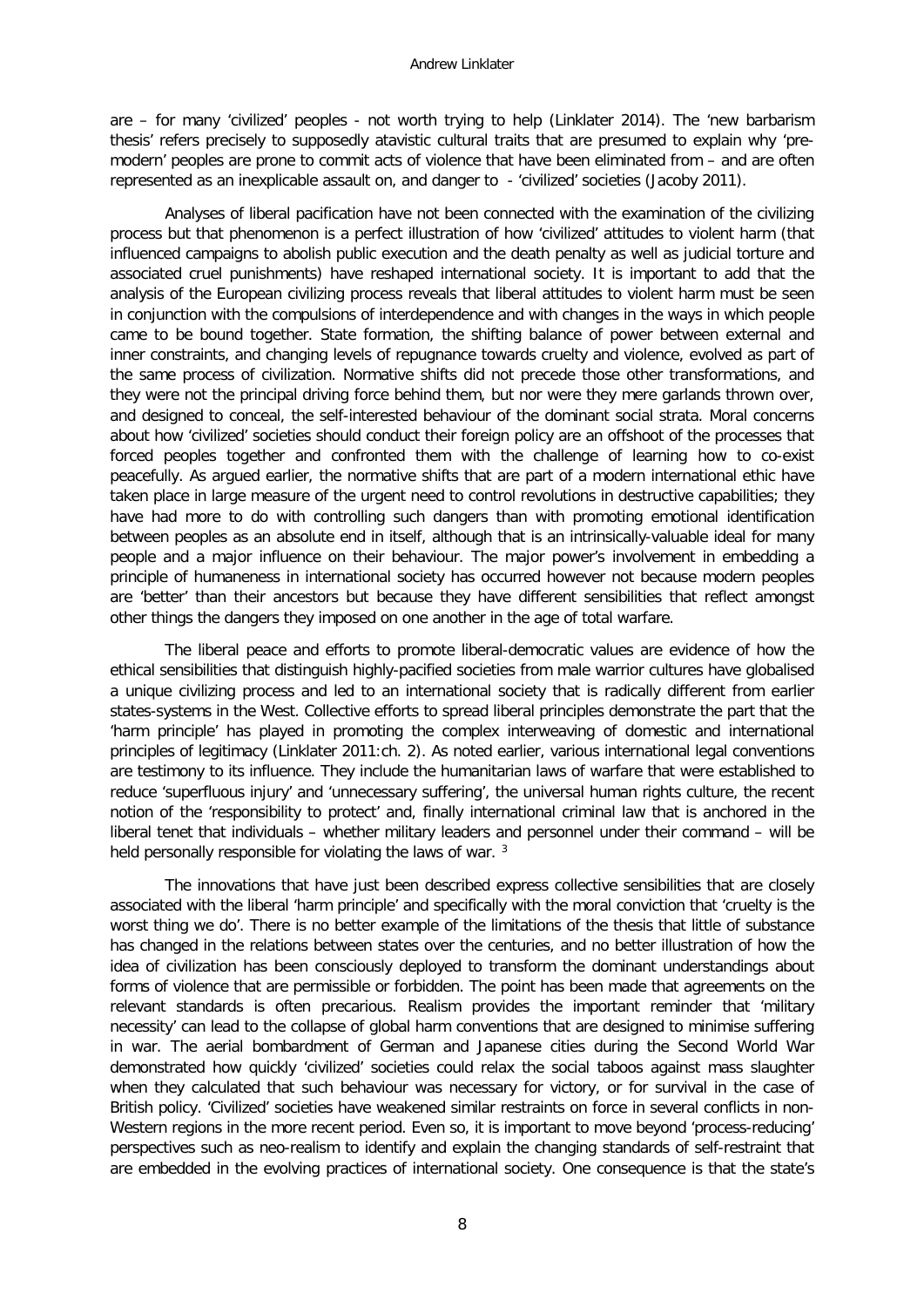freedom of manoeuvre and ability to escape international accountability have declined notably. That change cannot be reversed without first overcoming significant public resistance to superfluous injury that is now a significant part of the social habitus. Although the phenomenon has not been discussed in the following terms, greater public concern about the indiscriminate and disproportionate killing of civilians has been a major feature of Western (and also non-Western) civilizing processes in recent years (Bellamy 2012; Thomas 2001). But as discussed earlier, public tolerance of civilian casualties remains high when it is believed that national military personnel will be killed or injured in unacceptable numbers, and particularly when 'advanced' peoples think they may be engaged in a struggle with untameable 'atavistic' social forces that do not observe 'civilized' constraints.

Contemporary international society has turned an important corner by granting cosmopolitan standards of self-restraint a central place in its principal global harm conventions. That transformation reflects the moral belief that the institutions of international society are to be judged not only by how far they help to maintain order between the great powers but also by the extent to which they address the needs of vulnerable peoples (Clark 2013). The whole movement illustrates the unprecedented influence of the idea of human equality on international relations (Buzan and Little 2000:340). It supports the claim that 'revulsion against the use of violence is growing' (Elias 2013c: 226), and the contention that at no other time 'have so many people had so high a threshold of sensitivity in relation to...acts of physical violence' (Elias 2013d: 253). Cosmopolitan harm conventions that affirm the equal right of every person to be free from cruelty, unnecessary violence, and degrading and humiliating treatment irrespective of citizenship, nationality or ethnicity, or race and gender are core elements of a global ethic with universalistic and egalitarian underpinnings that had little influence in earlier periods. The usual caveats apply and no assumption is made that those achievements are permanent or that further advances are inevitable. What is distinctive is the existence of various regimes that encourage compliance with standards of restraint in the context of international anarchy (Keohane 1984). Various global non-governmental organisations that defend humanitarian responsibilities before the court of 'world opinion' have also been influential in applying pressure on states to comply with global legal and ethical standards (Stearns 2005). By drawing public attention to excessive violence and by seeking to shame or punish those who breach harm conventions that embody current cosmopolitan principles of legitimacy, those associations have ensured that the retreat from the relevant standards of self-restraints does not go unchallenged.

The liberal civilizing offensive emerged in particular historical circumstances and in the context of specific social and power conflicts. For example, in the bipolar era the promotion of the universal human rights culture was closely linked with the United States' defence of civilized 'Western values' in its rivalry with the 'totalitarian' Soviet Union (Clark 2007:ch. 6). Such political dynamics will continue to influence global civilizing offensives and lead to questions about the authenticity of supposedly universal, emancipatory projects (Peterson 2013). As already noted, some authors stress major parallels between colonial, 'civilizing' missions and recent 'transformative invasions' that have combined 'humanitarian', liberal-democratic projects with the objective of securing social and political outcomes that suit great power interests (Feichtinger, Malinowski and Richards 2012). The significant achievements of the expansion of international society have been discussed. The contemporary prominence of humanitarian endeavours reflects failures of that process, specifically the violent consequences of state-formation and 'failed states' in several regions. Many Western societies have promoted state-building or re-building initiatives that reflect earlier phases of their civilizing process and a continuing desire to promote its globalisation. Western responses to crises of the state in former colonised regions provide a window onto the current phase of a civilizing process that first developed in Western Europe. Debates about humanitarian intervention, efforts to reconstruct war-torn societies, and measures to ensure democracy promotion and support for human rights are all connected with that earlier process of civilization. They are manifestations of changing standards of civilization.

A recurrent criticism of cosmopolitan standards of self-restraint is that the liberalconcentration on controlling the state's monopoly powers has authorised a broad relaxation of constraints on global business corporations and a corresponding emancipation of market forces.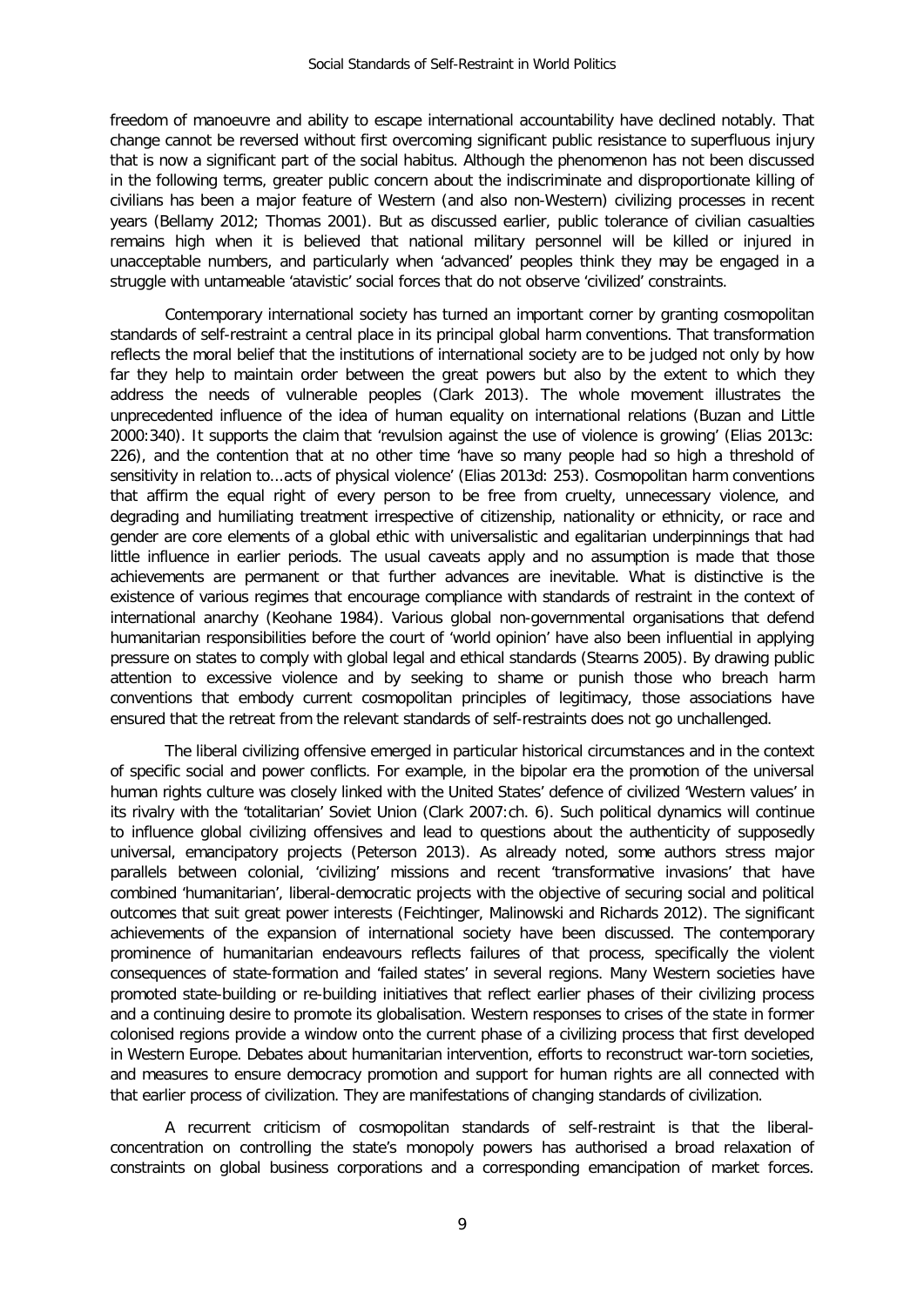Conduct that was once permitted in relations between states is now checked or forbidden; actions that were once restrained in the economic domain are not only permissible but have been widely encouraged. The constraints of conscience are less evident there. A parallel argument is that achievements in restraining the state's capacity to inflict violent harm on its own citizens and in its external relations have not been accompanied by collective efforts to protect people from the levels of transnational economic and environmental harm that advances in global pacification have made possible. The contention is that the liberal project has not recognised the need for, and has often resisted, efforts to create cosmopolitan restraints that keep pace with the globalisation of economic and social relations. That political shortcoming is not unconnected with domestic unrest and instability in several societies, but the dangers are not limited to them. Long-term dangers of global social and political instability – and concomitant pressures on restraint on violence – cannot be ignored. For the critics, Western liberal complacency compromises a 'civilizing' project which is deemed to be little more than an instrument for perpetuating forms of Western political and economic hegemony that fail large sections of the world's population. Their standpoint highlights the problem of 'organised irresponsibility', an expression that refers to permissive legal frameworks that ensure the 'non-liability' of actors with respect to, inter alia, unintended harm to others or negligent damage to the physical environment (Veitch 2007:114ff). Such standpoints are central to a more comprehensive analysis of violence and civilization than the current discussion can provide.

### **Towards an Explanation of Global Civilizing Processes**

The main objective of this section is to take some preliminary steps towards an explanation of civilizing processes in modern world politics. A useful starting-point is the link between state formation and the process of civilization. Stable, state monopolies of power have been critical for the existence of relatively-high levels of personal security in complex societies; they have also been the sine qua non of international civilizing processes. The modern state contributed to a global civilizing process by replacing mercenary forces that caused human misery by living off the land with more disciplined, professional militaries that were more answerable to the standards of self-restraint in 'civilized' societies. Similar points are evident in English School arguments about 'the state's positive role in world affairs' which stressed that successful state formation simultaneously solves some of the problems that people have had in living together non-violently but also creates new ones (Bull 1979).

The effective monopolisation of coercive power removed some of the dangers that people face when they relied on themselves for their security. It disarmed and disabled violent factions; it imposed external constraints on rival groups and fostered the recognition that political compromise was necessary to maintain a public order that was in their long-term interests. Where a strong we-identity did develop within the state, it was often connected with violence towards domestic enemies that included physical expulsion, a strategy that risked external intervention by supporters (Elias 2006b; Rae 2002). Early modern European states addressed the problem by embedding a principle of religious toleration in the Westphalian settlement. They understood that international order depends on a delicate balance between asserting sovereign rights to political independence and supporting international standards of self-restraint that contributed to peaceful co-existence.

The existence of multiple power monopolies creates a high probability of struggles for power and security as well as attendant dangers that major disagreements will be resolved by violence. The breakdown of military discipline in warfare has been one reason for the perpetration of what have come to be known as 'war crimes'. Even in the case of disciplined armies, major atrocities can take place. What are the pressures and incentives that encourage self-restraint? The most obvious factor is reciprocity. As various informal and formal agreements to exchange prisoners of war have revealed, the fragile reed of reciprocity is often the key to observing specific standards of self-restraint. What has been described as the 'durability' of social encounters – the likelihood that the different parties will 'meet again' – underpinned the 'civilizing' practice of prisoner exchange in Europe (Parker 2002:161, 167). Each side understood that the return of its military personnel depended on mutual restraint;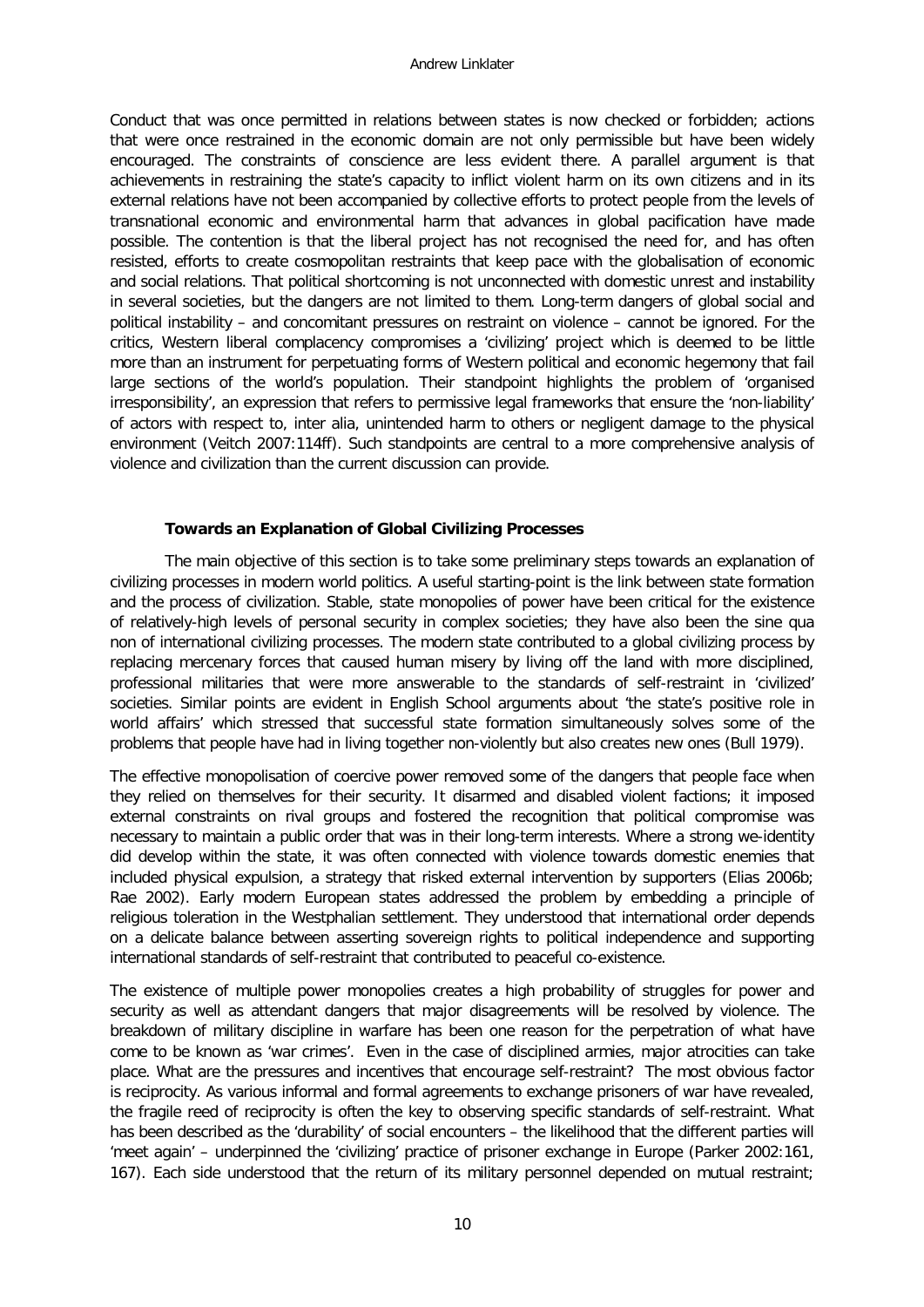each understood that slaughtering prisoners would provoke retaliation and retribution. Reciprocity depended on a relatively even distribution of power between interdependent groups. The corollary is exemplified by the relations between European colonisers and indigenous peoples. Where there are serious power inequalities – where the weaker parties cannot retaliate or withhold significant benefits when they are harmed – then the stronger groups have a greatly-reduced incentive to exercise selfrestraint ((Cell (1979); also Keohane (1989)). That is a crucial theme in process sociology and in the English School analysis of the importance of the balance of power for the survival of the restraints that define international society.

Prisoner exchange depends on restraints on violent behaviour that may spring from anger and the thirst for revenge. It is connected with the ability to replace highly-emotive behaviour that offers immediate gratification with a more rational, long-term, approach to a shared predicament. As noted above, the realisation that states are part of the same 'production line', and cannot behave exactly as they please without a high probability of costs that are equivalent to the harms they cause, injected 'civilizing' dynamics into relations between the great powers. The sheer scale of the destruction that could be inflicted in periods of warfare had a taming effect. Nowhere was the survival value of the human capacity for restraining violence more evident than in the bipolar era. It also revealed that international harm conventions that embody shared understandings about the imperative of controlling the use of force invariably depend on a balance of military power where no state can behave as it pleases without the fear of violent reprisal (Dunne 2003).

The English School has made an important distinction between a 'fortuitous' balance of power that is the unplanned outcome of geopolitical competition and struggles for hegemony, and a 'contrived' balance of power that represents a major advance in great power cooperation (Bull 2001: 101). The contrived balance of power is an example of how a high level of self-regulation and selfrestraint can emerge for reasons of enlightened self-interest. During the Cold War years, unprecedented destructive force increased 'the social constraints towards self-constraint' that was fundamental to the contrived equilibrium of the balance of terror. Neo-liberal scholars have provided an interesting variant on such analyses of the incentives for exercising self-control by arguing that international agreements are durable when states must face each other again and again in international organisations that were established to manage 'complex interdependence'. Analysts have described how states can restrain each other by shaming actual or potential defectors from cooperative mechanisms and by imposing tangible reputational costs (Keohane 1984). The discussion points to significant shifts in the relative power of external and internal restraints – in the reduced importance of the fear of physical coercion in creating incentives to exercise self-restraint and the increased influence of pressures to conform to global standards that societies impose on themselves and on each other within international organisations. There is a useful link to be made with the analysis of the civilizing effects of national and global 'meeting regimes' in process process-sociology (Van Vree 1999).

Wight (1977: ch. 1) argued that societies that regard themselves as belonging to the same civilization – one centred on the rights of sovereign rulers in the case of modern Europe – have certain common orientations towards the social world that facilitate the quest for agreements on basic principles of international co-existence. A shared civilizational identity may enhance their prospects of creating 'meeting regimes' and accepting certain standards of restraint. Wight added that simply being part of the same civilization provides no guarantee that state will abide by 'civilized' standards, especially when dealing with enemies. Even so, it was often the case that what states have accomplished in the way of creating international or cosmopolitan harm conventions has been influenced by the extent to which they identified with the same civilization, as was the case with the Greek city-states and with European societies prior to the expansion of international society. A shared 'civilized' identity can have a restraining role on acts of violence that are regarded as 'barbaric' and as the hallmark of 'savages'. A double standard of morality may exist however. During the Second World War, for example, German armed forces respected certain standards of restraint with respect to the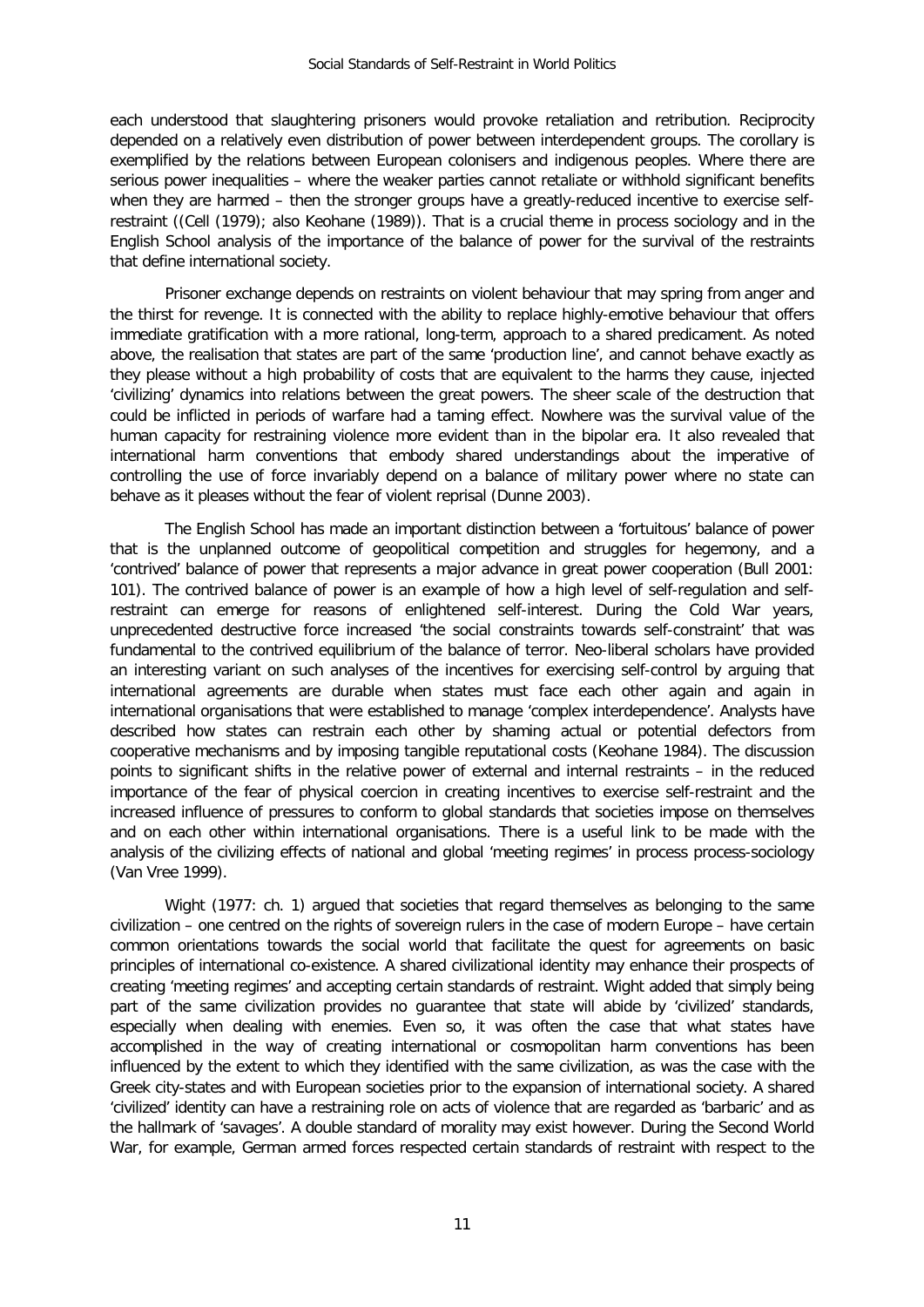treatment of prisoners of war that were captured on the Western front. In relations with the Russian 'barbarian' on the East, the 'civilized' rules did not apply.

The contrast with 'savages' is critical. Social identities that are anchored in identification with the same civilization rest on cultural dichotomies that expose outsiders to the danger of extreme violence. 'Civilized' identities may have encouraged evenly-balanced societies to place controls on violence in their relations with one another. Their other side is not just the absence of 'we-feeling' with outsiders but derogatory representations that licence or authorise levels of force against them that are generally condemned as cruel or needlessly violent within the 'civilized' world. Widespread compliance with the rules of war in the eighteenth century owed a great deal to the reality that military elites believed that they were part of the same civilization, or thought they belonged to a transnational elite that was the chief custodian of 'civilized' values (van Crefeld 1989:ch. 19). Such conceptions of the restraining role of the laws of war did not apply in relations with 'savages' in the colonised world.

Those are instances of a more general phenomenon which is that a civilizing process that is common to the separate but interdependent members of an international society can find expression in the harm conventions that tie them together. The honour code that united hoplite warriors in the classical Greek city-states underpinned specific restraints on inter-city violence. Medieval knights departed for battle in the belief that the defeated would be ransomed rather than summarily executed. In both cases, the harm conventions that were central to a specific civilizing process restricted certain rights to members of the warrior elite. Collective privileges were not shared with 'social inferiors' who were denied similar rights to be protected from violence. Those examples further indicate that ideas of civilization prohibit some forms of violence and permit or even demand others that can include the extermination of enemies.

In the examples given, civilized self-restraints on force did not depend on egalitarian commitments. The idea of human equality had little political significance in the earlier states-systems in the West or, indeed, in the modern society of states until recently. The main restraints on harm could function without that ideal but, clearly, that is no longer the case. At least for now, a unique global civilizing process that is suffused with universal and egalitarian values is in place. Pressures to demonstrate that foreign policy complies with, or does not openly contradict, the principle of human equality illustrate the point. In the recent phase of the European/Western civilizing process, commitments to egalitarian principles underpin ideas of human rights and support for legal sanctions against those who are found guilty of abusing the rights of prisoners of war. The existence of those practices marks a major change in the relationship between the external restraints that increased as a result of higher levels of destructive power and the internal restraints that are associated with the more positive characteristics of a civilizing process that were noted earlier (see footnote one). That shift explains why states are now expected to balance their national and international responsibilities with humanitarian obligations that include support for the laws of war and the human rights culture.

As part of the civilizing process, the idea that the civilian as an equal human being should be spared unnecessary suffering has acquired a moral significance that it did not possess in the earlier Western states-systems; indeed, no special category of civilians with special rights to be spared violent or non-violent harm existed in those times (Slim (2008); also Bellamy (2012: introduction and ch. 1). Profound shifts in social attitudes to the rights of civilians occurred in the period between the French Revolution and the post-Second World War era. Support for civilian immunity was initially anchored in the principle of reciprocity, as were the rules pertaining to the return of unharmed prisoners of war, but it has become 'internalised' in the world-views of many societies, or at least 'embedded' in international law with the result that blatant violations now provoke widespread condemnation (Thomas 2001:ch. 2). That development was a response to the peculiar paradox that was highlighted earlier, namely that modern peoples who are accustomed to low levels of violence in relations within their society, acquired destructive capabilities that jeopardised domestic achievements. Societies were compelled to deal with the reality that they had become more dangerous to each other; their response reflected the influence of ideas of human equality that moved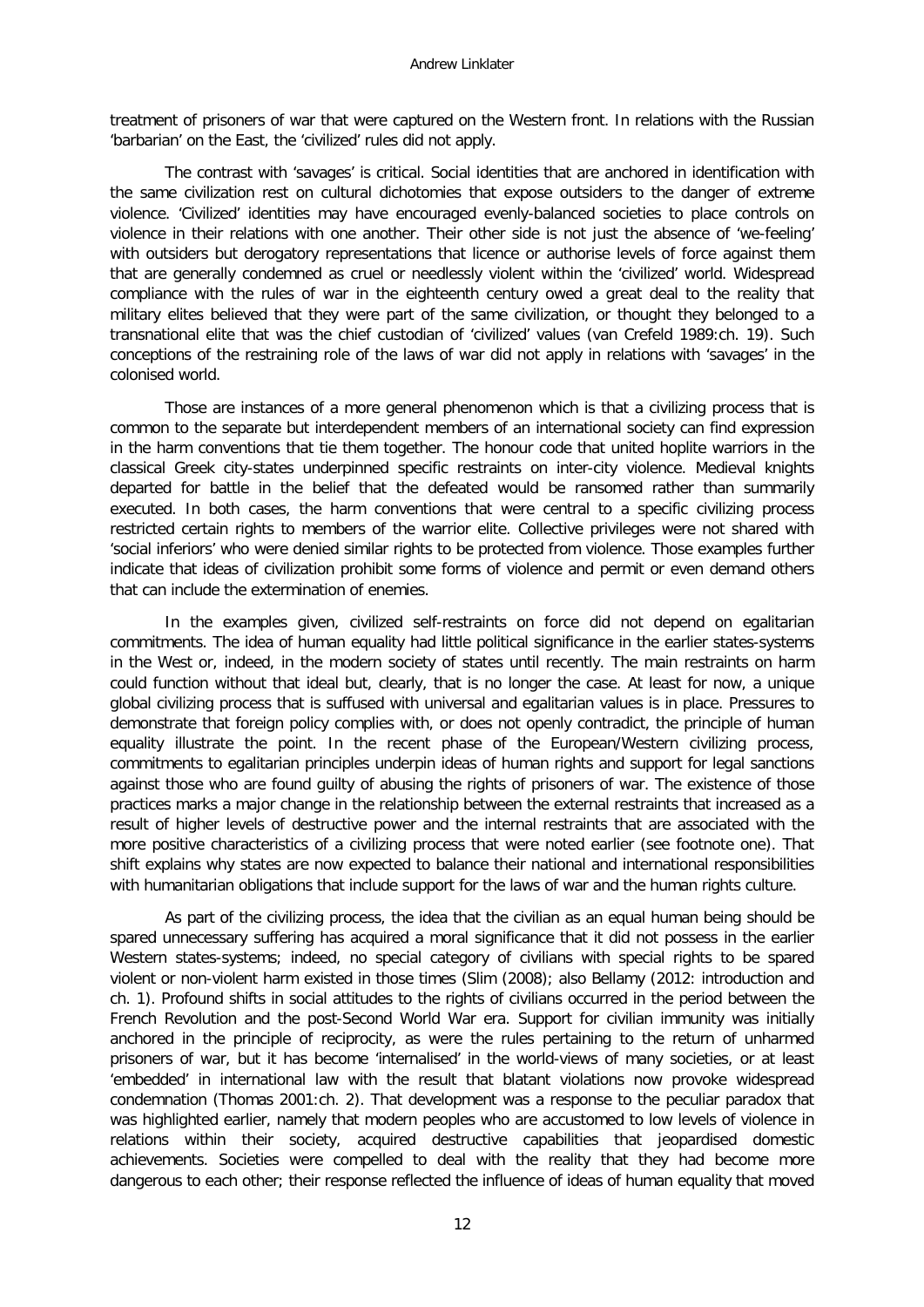to the centre of civilized societies as a result of various 'emancipation struggles' that were part of a major shift in the power gradient between dominant and subordinate groups. Humanitarian projects that reflect sympathy for the victims of military conflicts - including now the plight of women in war are part of that legacy, as are the various international governmental and non-governmental organisations that have pioneered the global protection of human rights. They are evidence of changing power balances between the state, international non-governmental organisations and the rights of individual persons - or between international and world society.

Egalitarian values have been pivotal to the development of humanitarian responsibilities that aim, inter alia, to reduce poverty and to promote global health. Those obligations remain weak relative to national and international responsibilities, but the very fact that that the members of the society of states address such problems at all deserves comment. Such human concerns were not priorities in the earlier Western states-systems or in their constitutive parts. Only in the very recent period have they become principal features of world politics. Various normative images exist of how the idea of equality can give direction to a global civilizing process with the more positive characteristics mentioned earlier. They confront the insecurities of those who are most exposed to the negative effects of rising levels of global interconnectedness including vulnerability to exploitation, unjust enrichment and other forms of non-violent harm. They are evidence of a partial widening of the scope of emotional identification so that duties to co-nationals do not exhaust the sense of moral responsibility to other people. Those social resources demonstrate the immanent potential for a more radical transformation of the relative power of national, international and humanitarian responsibilities; they are invaluable cultural reserves that can be harnessed to resist future efforts to contract the scope of moral consideration. That is one reason why current endeavours to give concrete meaning to ideas of world or cosmopolitan citizenship are imperative. All such concepts are critical to political efforts to promote new forms of 'conscience formation'.

A related question is how far those who identify with a specific civilization recognise the problems that their ways of life create by virtue of pernicious distinctions between the 'advanced' and the 'backward'. The issue is whether they think of civilization in the singular – as a set of traits that they alone possess – or believe that different peoples have undergone distinctive civilizing processes with value in their own right. As noted earlier, the 'radical Enlightenment' highlighted the ambiguities of 'civilization' and promoted greater detachment from modern ways of life. Its members revealed that 'civilization' was a barrier to transformed relations between European and non-European peoples that brought an end to imperial cruelties, if not to colonialism itself. The expansion of international society is testimony to success in weakening the sense of civilized superiority.

One approach to the consequences of that change for world politics maintains that states may be 'consciously working out, for the first time, a set of trans-cultural values and ethical standards' (Watson 1987:152). That observation was connected with a central dimension of English School inquiry which is the combination of satisfaction that non-Western societies have largely accepted European principles of international relations with concerns about the continuing challenge of ensuring that the society of states acquires greater legitimacy in the eyes of the most vulnerable and disadvantaged peoples (Vincent 1986). Disputes about classical liberal perspectives that privilege civil and political rights over social and economic rights are symptomatic of the more general problem. They have raised questions about how far the most affluent groups are so trapped in parochial worldviews that they cannot understand radical discontent amongst subordinate groups or respond sympathetically to their pleas to have their interests taken more seriously.

Moreover, because members of the contemporary international society do not regard see themselves as part of the same civilization, they face a greater challenge than their predecessors did in agreeing on global principles that should be observed not only in their relations with each other but also within their respective national boundaries. The expansion of international society is evidence of success in identifying principles of co-existence that bridge substantial cultural differences, although there is obviously much to do to achieve 'effective political dialogue and cooperation' between the societies involved - and a great deal to accomplish by way of acquiring the level of detachment from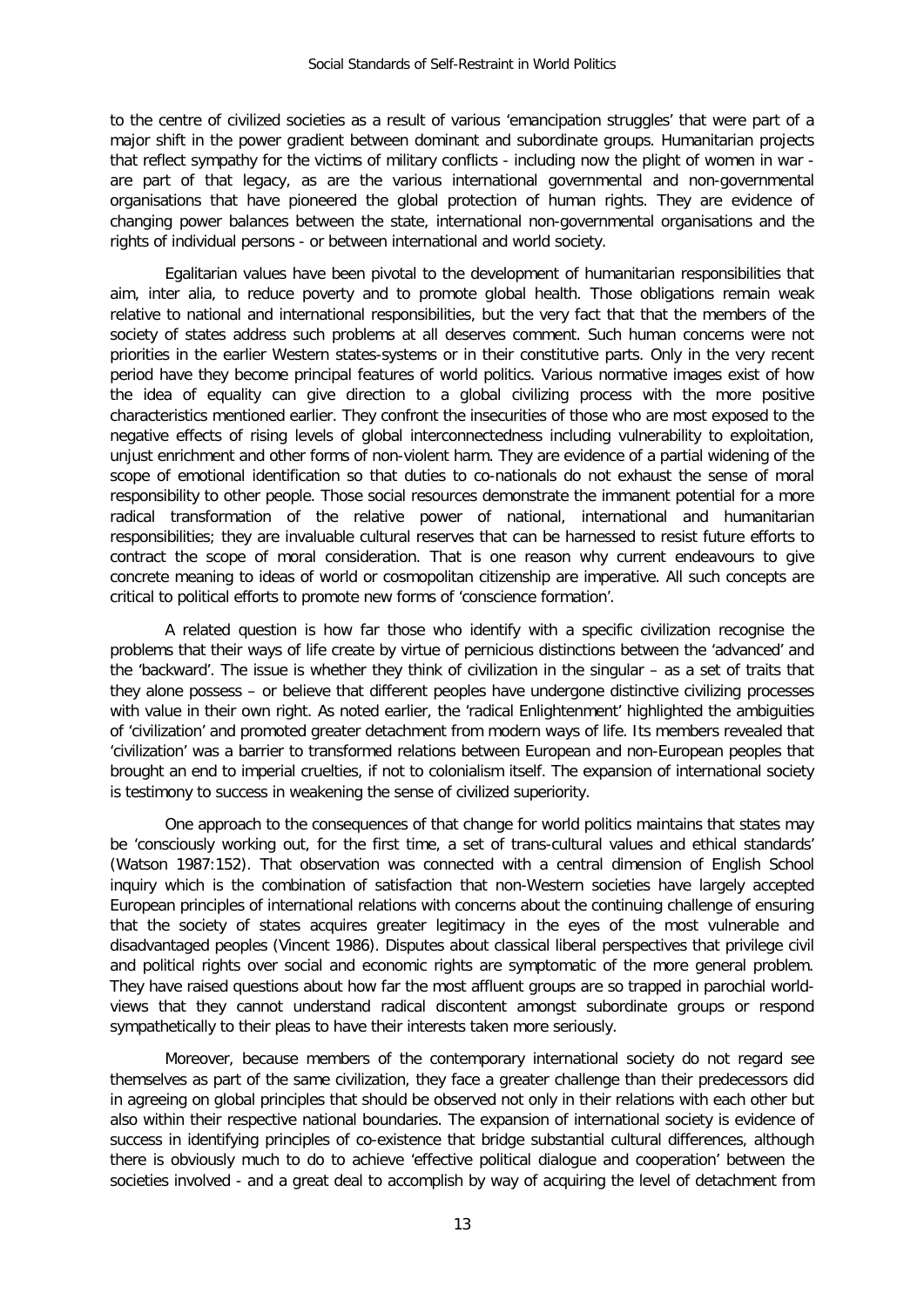specific cultural horizons that is necessary if efforts to promote global agreements about standards of restraint are not to be dismissed as attempts to impose an alien 'standard of civilization' on others (Elias 2012:453). Advances in that domain are critical if radically different peoples who have been forced together over the last few centuries are to succeed in planning a global civilizing process that is organised around voluntary agreements on how to achieve 'the non-violent co-existence of human beings' (Elias 2013a:186).

Several parallels exist between the conditions that led to the European civilizing process and global circumstances that create pressures to acquire higher levels of detachment from specific cultural standpoints and social locations. In both cases, lengthening and deepening webs of interconnectedness provided the impetus for more 'civilized', restrained orientations to other peoples. Those dynamics are the reason for major differences between the contemporary phase of international society and the preceding eras in the history of the Western states-systems. They explain why it is possible to think of a global civilizing process that has its origins in Europe but is outgrowing the West in uneven and controversial ways.

#### **Conclusion**

Elias (2012:00) analysed the European civilizing process but stressed that it was one of many that included China with its longer history of internal pacification. Other process sociologists have argued for a comparative study of civilizing processes, Western and non-Western (see Mennell 1996). Such an investigation would contribute to Elias's defence of more detached and less ethnocentric analyses of very long-term processes in the development of human societies. Analysing such patterns would take up the challenge of the nineteenth century universal histories which had failed because of erroneous assumptions about progress, teleology and the superiority of European civilization (Elias 2012:). The critique of such grand narratives had led most social scientists to 'retreat into the present', believing that the study of long-term processes was permanently discredited (Elias 2009). However, the '[baby had been thrown out with the bathwater', ibid). The challenge was to take a long-term perspective on societies that focused on changes that had affected humanity as a whole.

The study of international relations has a vital role to play in rehabilitating such grand narratives. A central task is to understand how the webs of human interconnectedness have lengthened over the centuries and millennia. As part of that endeavor, it is important to analyse how different civilizing processes have shaped and been shaped by each other (see Hobson 2004), and how the lives of distant peoples became more closely interwoven as a result. Non-Western perspectives can contribute to such an analysis of long-term patterns of change by correcting the biases of the dominant Western approaches that have mainly concentrated on social and political dynamics in the West (Hobson 2012). Those biases were a function of the prevalent global power balances during the emergence, consolidation and growth of the academic study of international relations. They reflected the political and economic dominance of Europe or the West. Arguments for constructing non-Western approaches are connected with current and predicted changes in global power relations, and most obviously with the rise of China. From the standpoint of process sociology, such perspectives can provide valuable insights into how different peoples and their civilizing processes became interconnected before, during and after the expansion of the West. They can shed new light on the power relations that were intrinsic to those patterns of change and on their lasting effects on contemporary peoples.

Elias maintained that one of the purposes of the social sciences is to provide 'realistic' knowledge about human society that can help people to orientate themselves to very long-term patterns of change including rapid and largely unforeseen developments. A central aim, it was argued, was to contribute to collective learning about how peoples can learn to live together non-violently and amicably – in short, how they can reach agreements about what is permissible and forbidden in their relations with each other. Elias's analysis of long-term changes in the West as provides a model to follow in the examination of various non-Western civilizing processes and in a related investigation of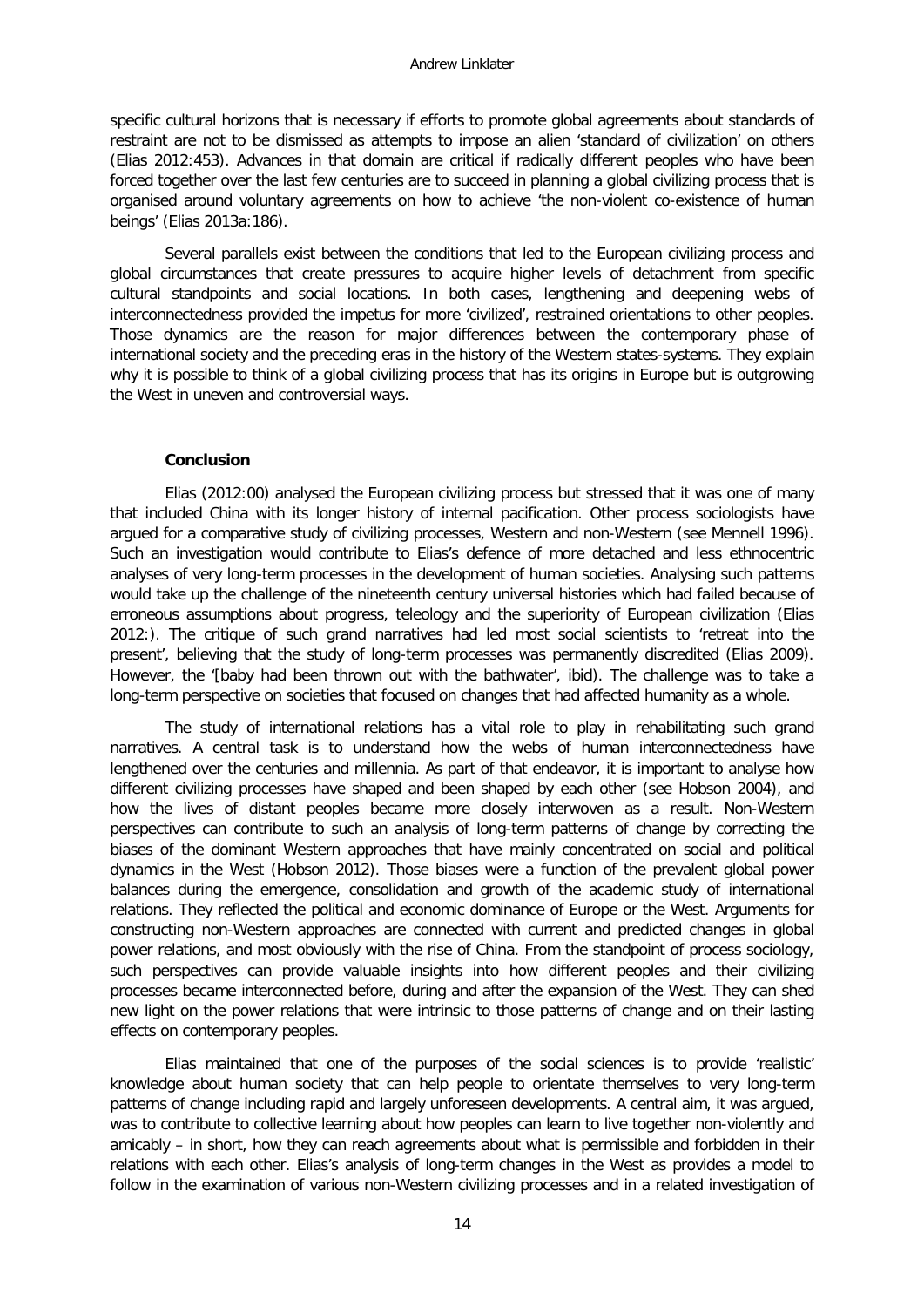how they became linked together and interwoven in global webs of interconnectedness. The analysis of standards of self-restraint that has been undertaken in this paper may provide some clues on how to promote a more comprehensive inquiry that examines diverse civilizing processes as well as the moral and political questions about the permissible and the forbidden that have arisen with their incorporation in the first universal society of states.

#### **Notes**

-

<sup>1</sup> An earlier version of this paper was presented as the keynote lecture at the 13th METU Conference, Multiple Paradigms/Multiple Worlds, which was held at the Middle East Technical University, Ankara between 25-27 July, 2014. I am grateful to the participants for invaluable comments. A version of this paper will be published in the Journal of Social Science, Tokyo later this year

<sup>2</sup> It is important to stress that Elias used the idea of a civilizing process in two ways – first, to describe European patterns of development between approximately the fifteenth and twentieth centuries and, second, to refer to broadly similar tendencies in many other societies and in their relations to some extent. To understand a 'civilising process' in this second and more technical sense, he argued, it is important to focus on 'the problem of how people can manage to satisfy their elementary animalic needs' without 'reciprocally destroying, frustrating, demeaning or in other ways harming each other time and time again in their search for this satisfaction' (Elias 2013a:35). The emphasis was on controls of violence and standards of self-restraint. The technical meaning of civilizing process also included more positive characteristics such as 'the extent and depth of people's mutual identification with each other and, accordingly, the depth and extent of their ability to empathise and capacity to feel for and sympathise with other peoples in their relationships with them' (Elias 2013a:122).

<sup>3</sup> Those developments are highly ambiguous. The notion of the responsibility to protect became linked 'post 9/11' with the doctrine of the state's international obligations not to harbour terrorist organisations that were deemed to be 'the enemies of civilization' (Reinold 2013: ch. 4). The failure to honour that obligation exposed the 'outlaw' state in question to external intervention on the part of 'injured states' that professed to be the custodians of new global standards expressed in 'hegemonic international law' (Reinold 2013: 117).

#### **References**

- Angell, Sir N. (1912). The Great Illusion: A Study of the Relation of Military Power to National Advantage. London: William Heinemann.
- Bellamy, A. (2012). Massacres and Morality: Mass Atrocities in an Age of Civilian Immunity. Oxford: Oxford University Press.
- Benthem van den Bergh, G. (1992). The Nuclear Revolution and the End of the Cold War: Forced Restraint. Basingstoke: MacMillan.
- Bull, H. (2002). The Anarchical Society: A Study of Order in World Politics. London: Macmillan.
- Bull, H. (1984). The Revolt against the West. in Bull and Watson. *Expansion of International Society*.
- Bull, H. and Watson, A. (1984). The Expansion of International Society. Oxford: Clarendon Press.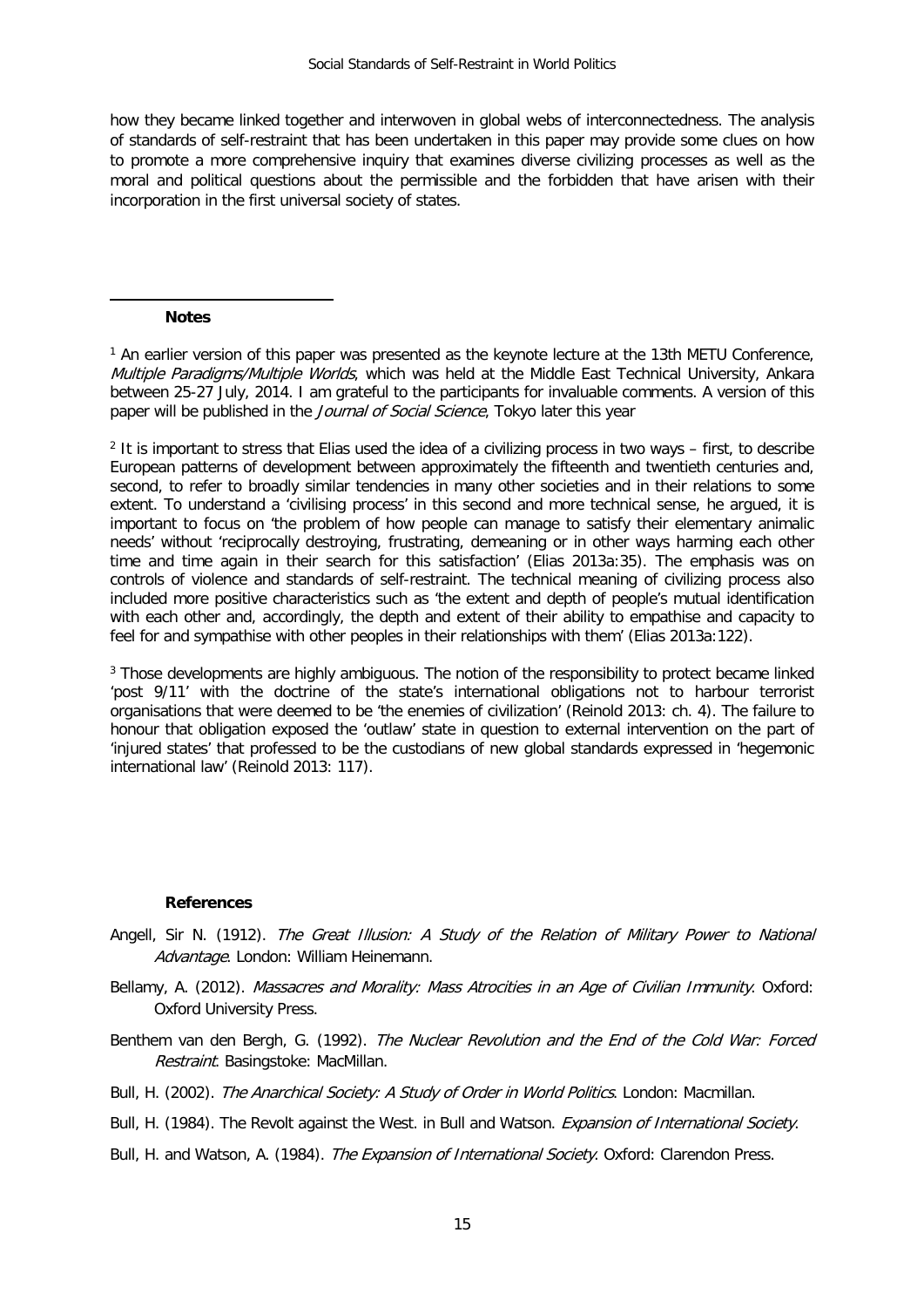- Buzan, B. (2011) A World without Superpowers: Decentred Globalism. International Relations. 25 (1): 3-25.
- Buzan, B. and Little, R. (2000). International Systems in World History: Remaking the Study of International Relations. Oxford: Oxford University Press.
- Cell, J. (1979). The Imperial Conscience in P. Marsh (ed) The Conscience of the Victorian State, Hassocks. Sussex: Harvester.
- Clark, I. (2005). Legitimacy and International Society. Oxford: Oxford University Press.
- <span id="page-15-0"></span>Clark, I. (2007). International Society and World Society. Oxford: Oxford University Press.
- Clark, I. (2013). The Vulnerable and International Society. Oxford: Oxford University Press.
- Crawford, N. C. (2002). Argument and Change in World Politics: Ethics, Decolonization, and Humanitarian Intervention. Cambridge: Cambridge University Press.
- Crefeld, M. van (1989). Technology and War: From 2000BC to the Present. London: Free Press.
- <span id="page-15-1"></span>Doorn, J. van (1984). Continuity and Discontinuity in Civil-Military Relations in M. L. Martin and E. S. McCrate (eds) The Military, Militarism, and the Polity: Essays in Honor of Morris Janowitz, New York: Free Press.
- Doyle, M. (1983). Kant Liberal Legacies, and Foreign Affairs. Parts I and II Philosophy and Public Affairs. 12 (3):205-35 and 12 (4):323-53.
- Dunne, T. (2003). Society and Hierarchy in International Relations. *International Relations*. 17 (3): 303-20.
- Elias, N. (2006a). The Court Society. Dublin: University College Dublin Press.
- <span id="page-15-2"></span>Elias, N. (2006b). The Expulsion of the Huguenots. in N. Elias, *Early Writings*, Dublin: University College Dublin Press.
- Elias, N. (2007). Involvement and Detachment. Dublin: University College Dublin Press.
- Elias, N. (2008a). The Genesis of Sport as a Sociological Problem, Part 1. in N. Elias and E. Dunning, Quest for Excitement: Sport and Leisure in the Civilizing Process. Dublin: University College Dublin Press.
- Elias, N. (2008b). Technisation and Civilisation. in N. Elias, Essays II: On Civilising Processes, State Formation and National Identity. Dublin: University College Dublin Press.
- Elias, N. (2008c). National Peculiarities of British Public Opinion in N. Elias, Essays II: On Civilising Processes, State Formation and National Identity, Dublin: University College Dublin Press.
- Elias, N. (2008d). 'Civilization', In N. Elias, *Essays II: On Civilising Processes, State Formation and* National Identity. Dublin: University College Dublin Press.
- Elias, N. (2009). The Retreat of Sociologists into the Present in *Essays III: On Sociology and the* Humanities. Dublin: University College Dublin Press.
- Elias, N. (2010a). The Loneliness of the Dying and Humana Conditio, Dublin: University College Dublin Press.
- Elias N. (2010b). The Society of Individuals. Dublin: University College Dublin Press.
- Elias N. (2011). The Symbol Theory. Dublin: University College Dublin Press.
- Elias, N. (2012). On the Process of Civilization: Sociogenetic and Psychogenetic Investigations. Dublin: University College Dublin Press.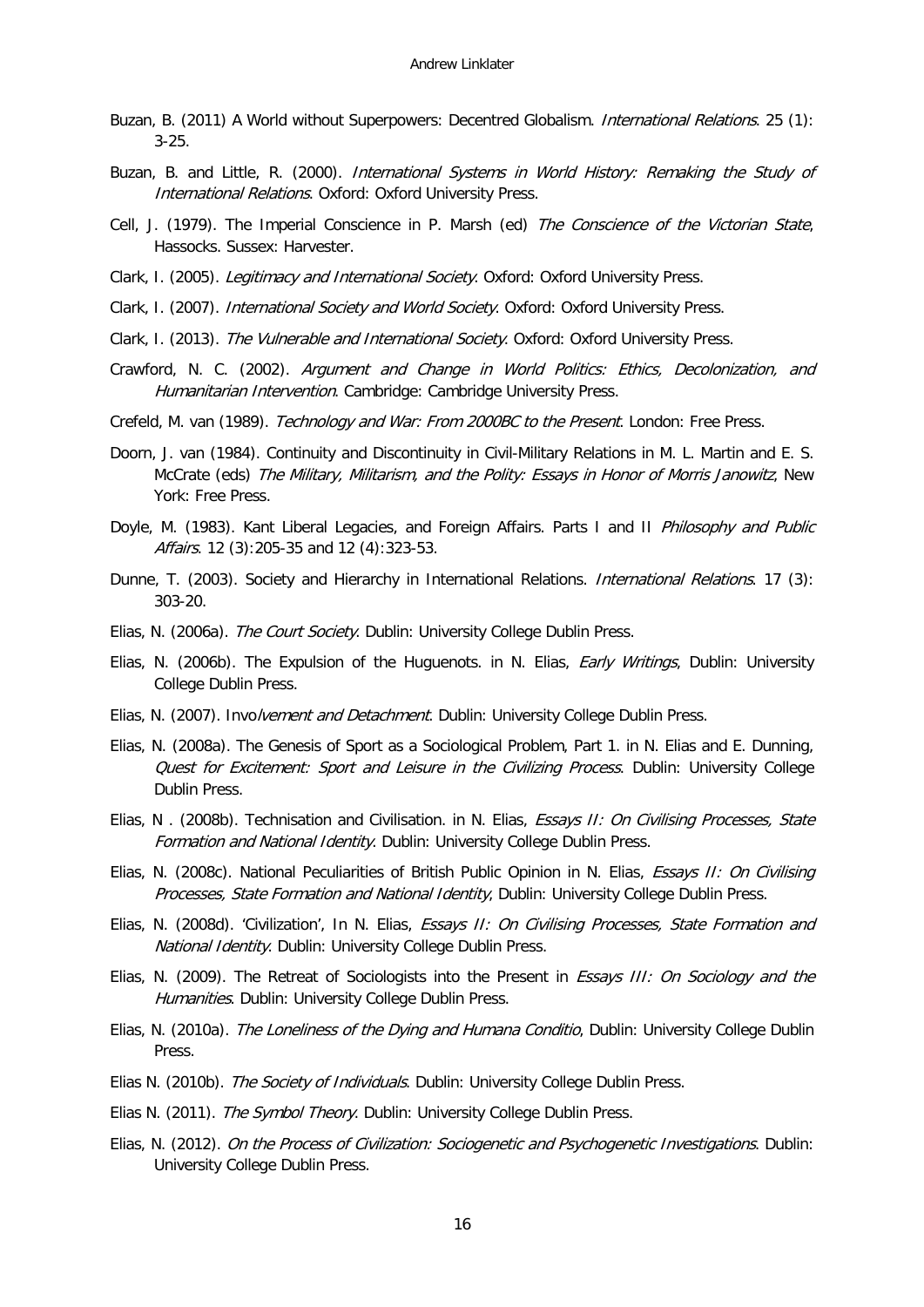- Elias, N. (2013a). Studies on the Germans: Power Struggles and the Development of Habitus in the Nineteenth and Twentieth Centuries. Dublin: University College Dublin Press.
- Elias, N. (2013b). We Need for Empathy for the Human Difficulties of the Process of Civilization in N. Elias, Interviews and Autobiographical Reflections. Dublin: University College Dublin Press.
- Elias, N. (2013c). Knowledge and Power in N. Elias, Interviews and Autobiographical Reflections. Dublin: University College Dublin Press.
- Elias, N. (2013d). The Janus Face of States in N. Elias, Interviews and Autobiographical Reflections. Dublin: University College Dublin Press.
- Feichtinger, M., Malinowski S. and Richards, C. (2012). Transformative Invasions: Western Post-9/11 Counterinsurgency and the Lessons of Colonialism, Humanity: An International Journal of Human Rights, Humanitarianism, and Development. 3 (1):35-63.
- Fletcher, J. (1997). Violence and Civilization: An Introduction to the Work of Norbert Elias. Cambridge: Polity Press.
- Gat, A. (2006). War in Human Civilization. Oxford: Oxford University Press.
- Gong, G. (1984). The 'Standard of Civilization' in *International Society*. Oxford: Clarendon Press.
- Hobson, J. (2004). The Eastern Origins of Western Civilization. Cambridge: Cambridge University Press.
- Hobson, J. M. (2012). The Eurocentric Conception of World Politics: Western International Theory, 1760-2010. Cambridge: Cambridge University Press.
- Ikenberry, G. J. (2001). After Victory: Institutions, Strategic Restraint, and the Rebuilding of Order after Major Wars. Princeton: Princeton University Press.
- Jackson, R. (2000). The Global Covenant: Human Conduct in a World of States. Oxford: Oxford University Press.
- Jacoby, T. (2011). Islam, Violence and the New Barbarism in T. Crook, R. Gill and B. Taithe (eds) *Evil*, Barbarism and Empire: Britain and Abroad. Basingstoke: Palgrave.
- Jervis, R. (2011). Force in our Times, *International Relations*, 25 (4):403-25.
- Keal, P. (2003). European Conquest and the Rights of Indigenous Peoples: The Moral Backwardness of International Society. Cambridge: Cambridge University Press.
- Keohane, R.O. (1984). After Hegemony: Cooperation and Discord in the World Political Economy. Princeton: Princeton University Press.
- Keohane, R. O. (1989). Reciprocity in International Relations in R. O. Keohane, *International* Institutions and State Power: Essays in International Relations Theory. Boulder Colorado: Westview Press.
- Lebow, R. N. (2010a). The Past and Future of War. International Relations. 24 (3): 243-70.
- Lebow, R. N. (2010b). Why Nations Fight: Past and Future Motives for War. Cambridge: Cambridge University Press.
- Linklater A. (2011). The Problem of Harm in World Politics: Theoretical Investigations. Cambridge: Cambridge University Press.
- Linklater, A. (2014). Intervention and Civilization in D. Held (ed) Lessons for Intervention in the Twenty First Century: Legality, Feasibility and Legitimacy Global Policy. (available at www.globalpolicyjournal.com).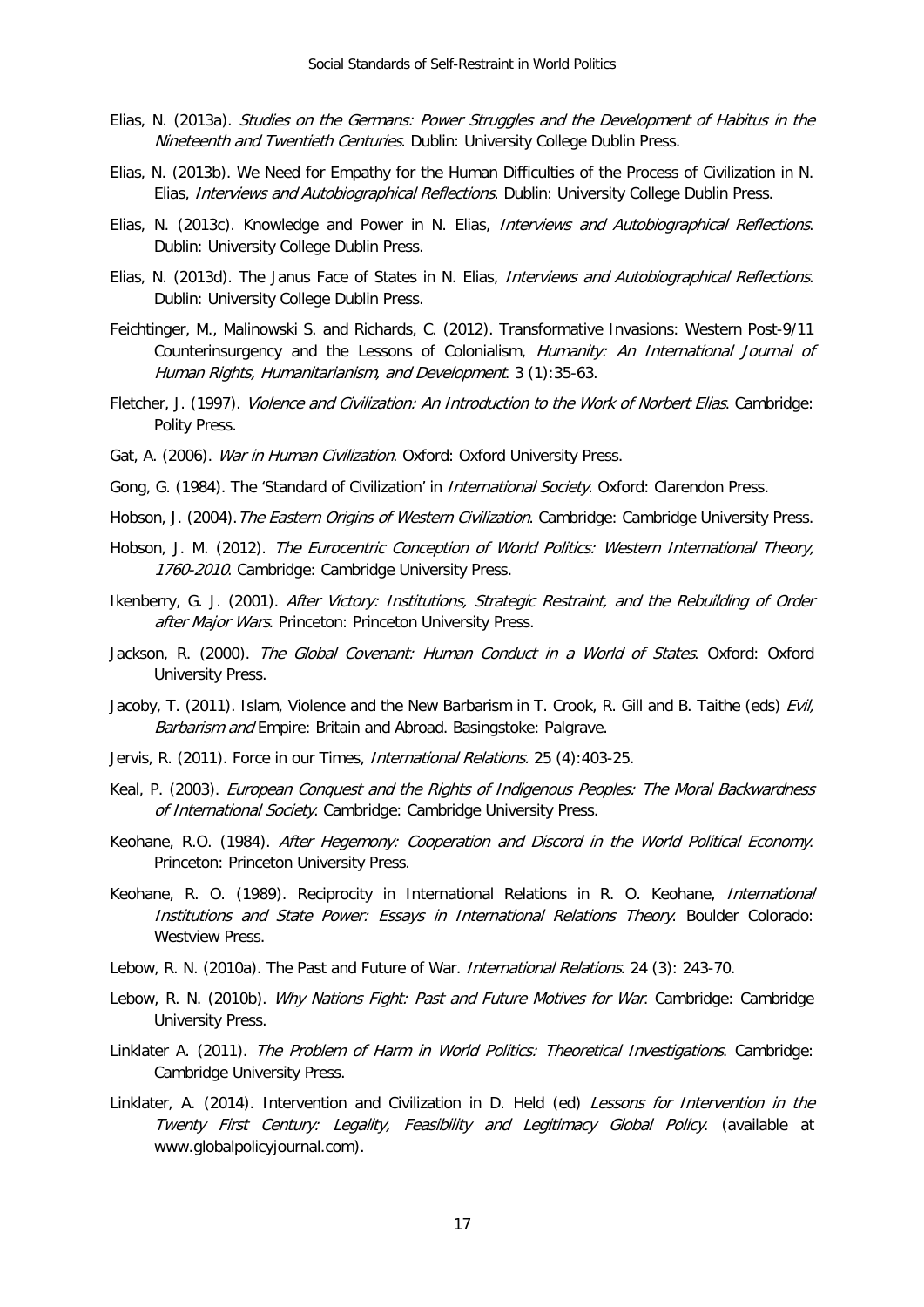- Mennell, S. (1996). Asia and Europe: Comparing Civilizing Processes in E. Jones, J. Goudsblom and S. Mennell, The Course of Human History: Economic Growth, Social Process, and Civilization. London: M. E. Sharpe.
- Mishra, P. (2012). From the Ruins of Empire: The Revolt against the West and the Making of Asia. London: Allen Lane.
- Mueller, J. (1989). Retreat from Doomsday: The Obsolescence of Major War. New York: Basic Books.
- Osiander, A. (1994). The States-System of Europe, 1640-1990: Peacemaking and the Conditions of International Stability. Oxford: Clarendon Press.
- Parker, G. M. (2002). The Etiquette of Atrocity: The Laws of War in Early Modern Europe in G. Parker, Empire, War and Faith in Early Modern Europe. London: Allen Lane.
- Pasha, M. (2012). Global Leadership and the Islamic World: Crisis, Contention and Challenge in S. Gill (ed) Global Crises and the Crisis of Global Leadership. Cambridge: Cambridge University Press.
- Peterson, J. H. (2013). Creating Space for Emancipatory Human Security Liberal Obstructions and the Potential of Agonism. International Studies Quarterly. 57(2): 318-28.
- Rae, H. (2002). State Identities and the Homogenisation of Peoples. Cambridge: Cambridge University Press.
- Ray, J. L. (1989). The Abolition of Slavery and the End of International War. International Organization. 43 (3): 405-39.
- Reinold, T. (2013). Sovereignty and the Responsibility to Protect: The Power of Norms and the Norms of the Powerful. Abingdon: Routledge.
- Shani, G. (2014). Religion, Identity and Human Security. Abingdon: Routledge.
- Shapcott, R. (2001). Justice, Community and Dialogue in International Relations. Cambridge: Cambridge University Press.
- Slim, H. (2008). Killing Civilians: Method, Madness, and Morality in War. New York: Columbia University Press.
- Suzuki, S. (2009). Civilization and Empire: China and Japan's Encounter with European International Society, Abingdon: Routledge 2009.
- Thomas, W. (2001). The Ethics of Destruction: Norms and Force in International Relations. Ithaca: Cornell University Press.
- Van Vree, W. (1999). Meetings, Manners and Civilization: The Development of Modern Meeting Behavior. Leicester: University of Leicester Press.
- Vattel, E. (1844). The Law of Nations or the Principles of Natural Law Applied to the Conduct and to the Affairs of Nations and of Sovereigns. Philadelphia: T. and J. W. Johnson.
- Veitch, S. (2007). Law and Irresponsibility: On the Legitimation of Human Suffering. London: Abingdon.
- Vincent, R. J. (1986). Human Rights and International Relations. Cambridge: Cambridge University **Press**
- Watson, A. (1987). Hedley Bull States Systems and International Societies. Review of International Studies. 13(2): 147-53.